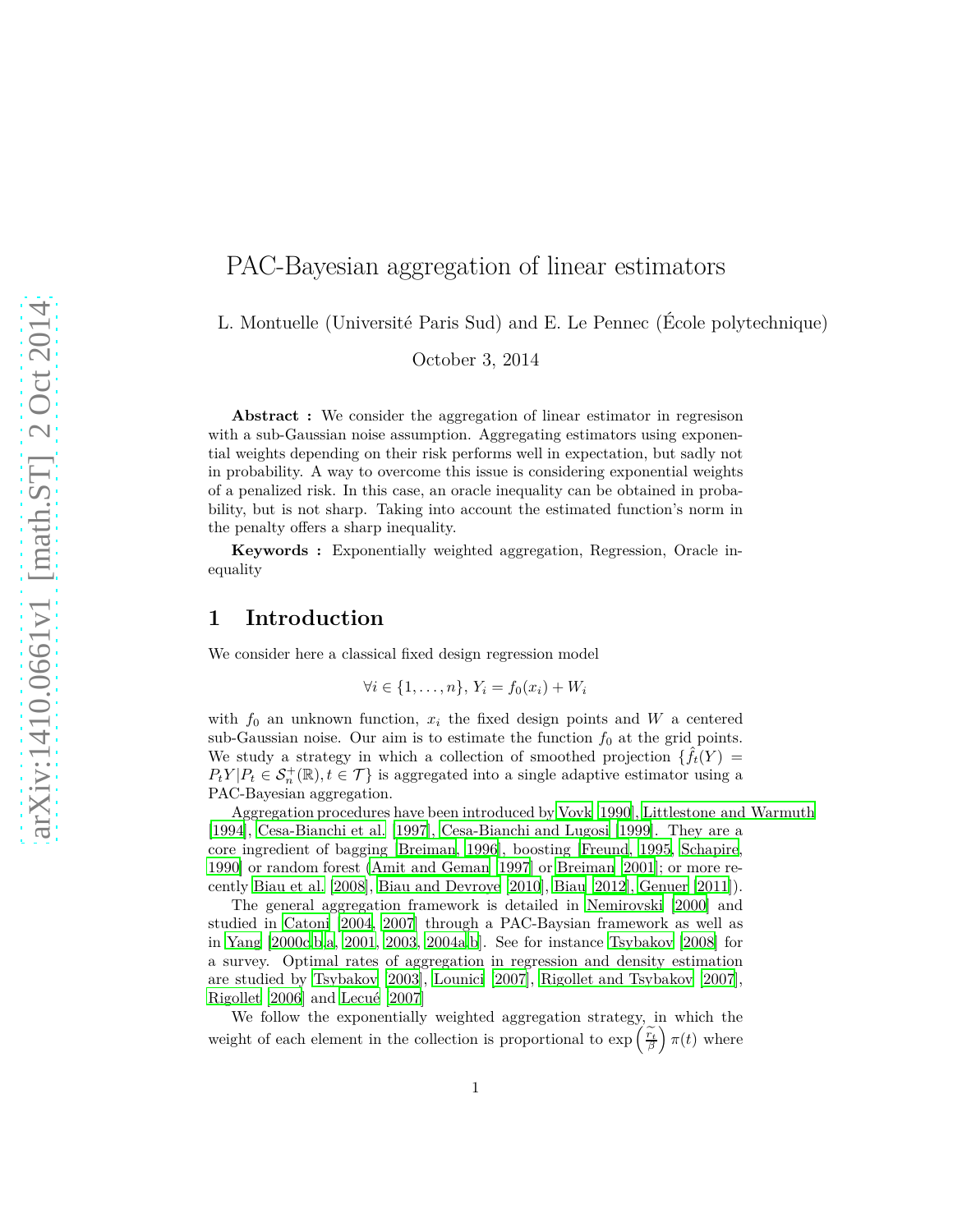$\tilde{r}_t$  is a, possibly penalized, estimate of the risk of  $\hat{f}_t$ ,  $\beta$  is a positive parameter, called the temperature, that has to be calibrated and  $\pi$  is a prior measure over  $\mathcal{T}$ . Our aim is to give sufficient conditions on the penalized risk estimate and the temperature to obtain an oracle inequality for the risk of our estimate.

This scheme here has been used first by [Leung and Barron \[2006\]](#page-21-7) that have obtained the first exact oracle inequality in this setting by aggregation projection with exponential weights in a Gaussian regression framework. Those results have been extended to several setting [Dalalyan and Tsybakov \[2007,](#page-20-3) [2008,](#page-20-4) [2012](#page-20-5)], [Giraud \[2008\]](#page-21-8), [Dalalyan et al. \[2013](#page-20-6)], [Belloni](#page-19-8) et al. [\[2011\]](#page-19-8), [Dalalyan](#page-20-7) [\[2012\]](#page-20-7), [Giraud et al. \[2012\]](#page-21-9), [Dalalyan and Salmon \[2012](#page-20-8)], [Sun and Zhang \[2012\]](#page-22-10), [Rigollet and Tsybakov \[2012\]](#page-22-11) under a *frozen* estimator assumption: they should not depend on the observed sample. This restriction, not present in the work by [Leung and Barron \[2006\]](#page-21-7), has been removed by [Dalalyan and Salmon \[2012\]](#page-20-8) within the context of affine estimator and exponentially weighted aggregation. However, [Dai et al. \[2012\]](#page-20-9) have shown the sub-optimality in deviation of exponential weighting, not allowing to obtain a sharp oracle inequality in probability. Nevertheless, penalizing the risk in the weights and taking a temperature at least 20 times greater than the noise variance allows to upper bound the risk of the aggregate in probability [\[Dai et al.](#page-20-10), [2014\]](#page-20-10). Furthermore, the corresponding oracle inequality is not sharp.

Our contribution is twofold. First, we propose the first extension to general sub-Gaussian noise. Second, we conduct a fine analysis of the relationship between the choice of the penalty and the temperature. In particular, we are able to take into account the signal to noise ratio to provide sharp oracle inequalities for bounded functions.

Not that our results are similar to the one obtained for a slightly different aggregation scheme by [Bellec \[2014\]](#page-19-9) in a preprint written while the authors were working independently on this one.

# **2 Framework and estimate**

Recall that we observe

$$
\forall i \in \{1,\ldots,n\}, Y_i = f_0(x_i) + W_i
$$

with  $f_0$  an unknown function and  $x_i$  the fixed grid points. Our main assumption on the noise is that  $W \in \mathbb{R}^n$  is a centered sub-Gaussian variable, i.e.  $\mathbb{E}(W) = 0$ and there exists  $\sigma^2 \in \mathbb{R}^+$  such that

$$
\forall \alpha \in \mathbb{R}^n, \, \mathbb{E}\left[\exp\left(\alpha^{\top}W\right)\right] \leq \exp\left(\frac{\sigma^2}{2} ||\alpha||_2^2\right),
$$

where  $\|.\|_2$  is the usual euclidean norm in  $\mathbb{R}^n$ . If *W* is a centered Gaussian vector with covariance matrix  $\Sigma$  then  $\sigma^2$  is nothing but the largest eigenvalue of Σ.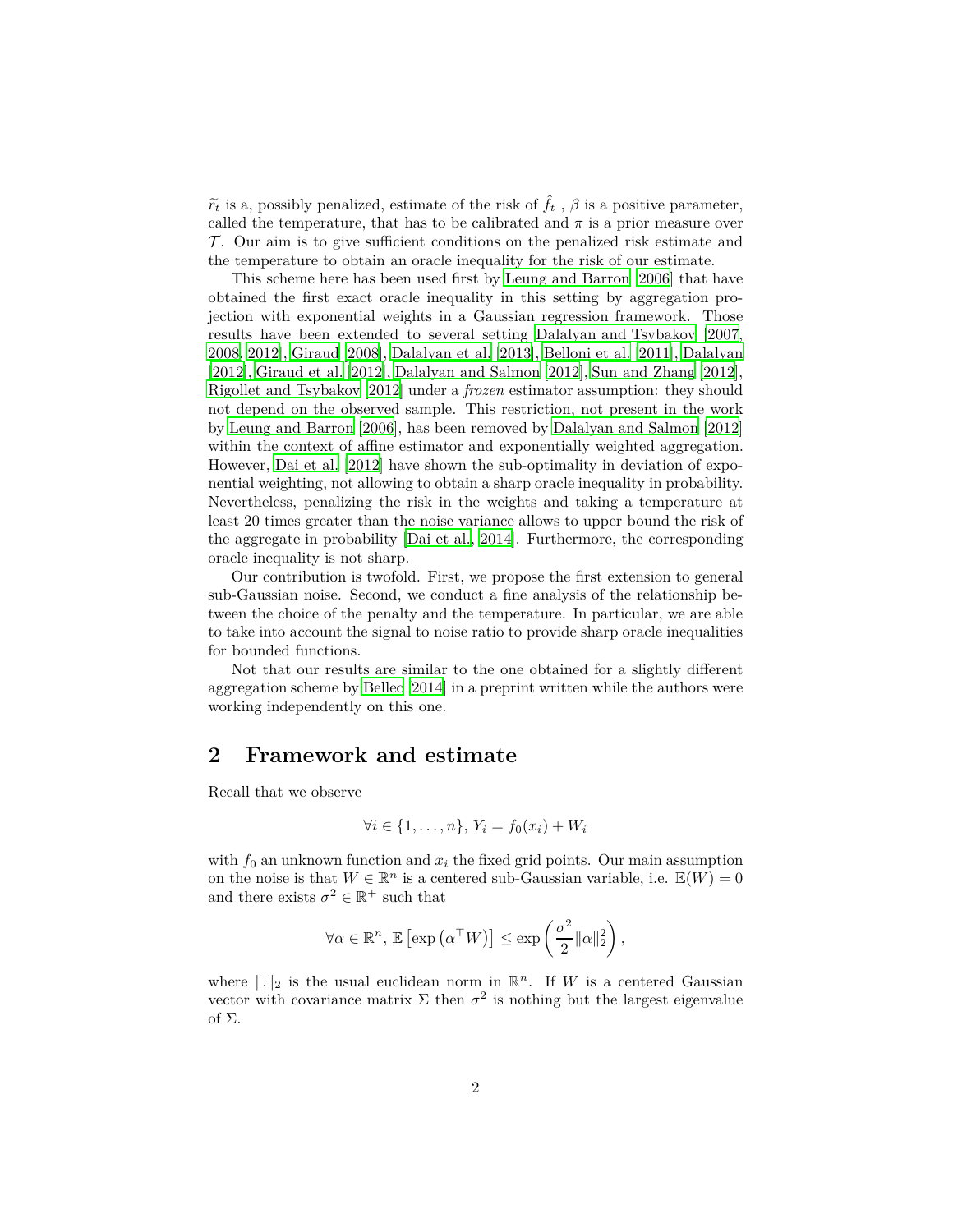The quality of our estimate will be measured through its error at the design point points. More precisely, we will consider the classical euclidean loss, related to the squared norm

$$
||g||_2^2 = \sum_{i=1}^n g(x_i)^2.
$$

Thus, our unknown is the vector  $(f_0(x_i))_{i=1}^n$  rather than the function  $f_0$ .

Assume that we have at hand a collection of data dependent smoothed projection estimates

$$
\hat{f}_t(Y) = \sum_{i=1}^n \rho_{t,i} \langle Y, b_{t,i} \rangle b_{t,i}
$$

where  $(b_{t,i})_{i=1}^n$  is an orthonormal basis and  $(\rho_{t,i})_{i=1}^n$  a sequence of non-negative real numbers. For such an estimate, it exists a symmetric positive semi-definite real matrix of size *n*,  $P_t$  such that  $\hat{f}_t(Y) = P_tY$ . For the sake of simplicity, we use this representation of our estimators. Note that we depart from the affine estimator studied by [Dalalyan and Salmon \[2012\]](#page-20-8) and Dai [et al. \[2014\]](#page-20-10) because we consider only linear estimate. This choice was made to simplify our exposition but similar results as the one we obtain for linear estimates hold for affine ones.

To define our estimate from the collection  $\{\hat{f}_t(Y) = P_tY \mid P_t \in \mathcal{S}_n^+(\mathbb{R}), t \in \mathcal{T}\},\$ we specify the estimate  $\tilde{r}_t$  of the risk of the estimator  $\hat{f}_t(Y)$ , choose a prior probability measure  $\pi$  over  $\mathcal T$  and a temperature  $\beta > 0$ . We define  $f_{EWA}$  by  $\hat{f}_{EWA} = \int \hat{f}_t \, d\rho(t)$ , with

$$
d\rho(t) = \frac{\exp\left(-\frac{1}{\beta}\widetilde{r}_t\right)}{\int \exp\left(-\frac{1}{\beta}\widetilde{r}_{t'}\right)d\pi(t')}d\pi(t)
$$

a probability measure over  $\mathcal T$ . The intuition behind this construction to favor low risk estimates. When the temperature goes to 0 this estimator becomes very similar to the one minimizing the risk estimates while it becomes an indiscriminate average when *β* grows to infinity. The choice of the temperature appears thus to be crucial and a low temperature seems to be desirable.

Our choice for the risk estimate  $\tilde{r}_t$  is to use the classical Stein unbiased estimate

$$
r_t = ||Y - \hat{f}_t(Y)||_2^2 + 2\sigma^2 tr(P_t) - n\sigma^2
$$

to which a penalty pen(*t*) is added. We will consider simultaneously the case of a penalty that depends on *f*<sup>0</sup> through an upper bound of a kind of sup norm and the case of a penalty that does not depend on  $f_0$ .

More precisely, we allow the use, at least in the analysis, of an upper bound  $||f_0||_{\infty}$  which can be thought as the supremum of the sup norm of the coefficients of  $f_0$  in any basis appearing in  $\mathcal T$ . Indeed, we define  $||f_0||_{\infty}$  as the smallest non negative real number *C* such that for any  $t \in \mathcal{T}$ ,

$$
||P_t f_0||_2^2 \le C^2 tr(P_t^2).
$$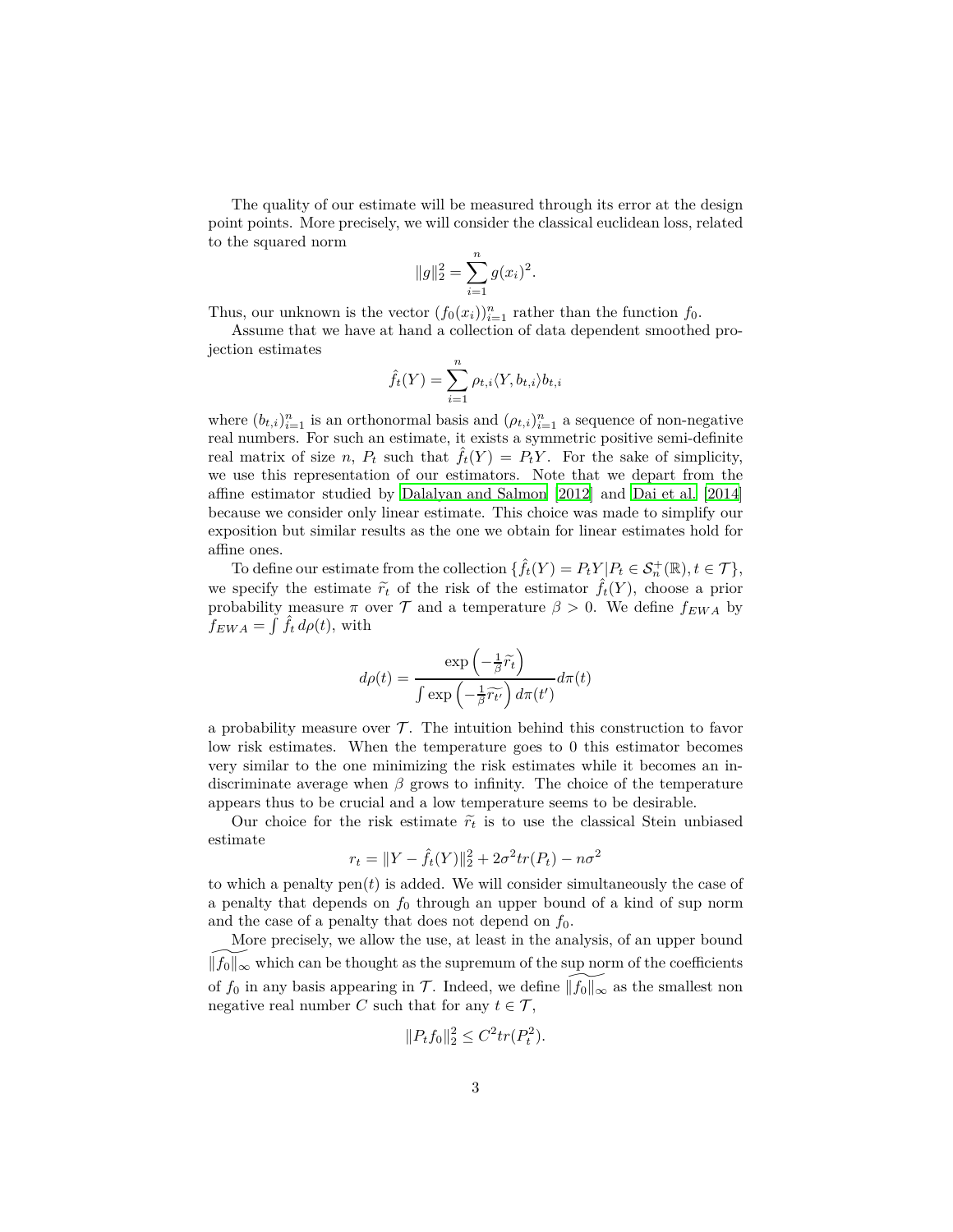By construction,  $\widetilde{\|f_0\|_{\infty}}$  is indeed smaller than the sup norm of any coefficients of *f*<sub>0</sub> in any basis appearing in the  $\mathcal{T}$ . Note that  $||f_0||_{\infty}$  can also be upper bounded by  $||f_0||_1$ ,  $||f_0||_2$  or  $\sqrt{n}||f_0||_{\infty}$  where the  $\ell_1$  and sup norm can be taken in any basis.

Our aim is to obtain sufficient conditions on the penalty pen(*t*) and the temperature  $\beta$  so that an oracle inequality of type

$$
||f_0 - f_{EWA}||_2^2 \le \inf_{\mu \in \mathcal{M}_+^1(\mathcal{T})} (1+\epsilon) \int ||f_0 - \hat{f}_t||_2^2 d\mu(t) + (1+\epsilon') \int (\text{pen}(t) + \text{price}(t)) d\mu(t) + (1+\epsilon')\beta \left(2KL(\mu, \pi) + \ln \frac{1}{\eta}\right)
$$

holds, with  $\epsilon$  and  $\epsilon'$  small non-negative numbers possibly equal to 0 and price(*t*) a loss depending on the choice of pen $(t)$  and  $\beta$ . Such an oracle proves that the risk of our aggregate estimate is of the same order as the one of the best estimate in the collection up to some controlled cost.

# **3 A general oracle inequality**

Our main result is the following:

<span id="page-3-0"></span>**Theorem 1.** Assume *W* is a centered sub-Gaussian noise with parameter  $\sigma^2$ . Assume  $\{\hat{f}_t(Y) = P_tY|P_t \in \mathcal{S}_n^+(\mathbb{R}), t \in \mathcal{T}\}\$ are such that there exists  $V > 0$ satisfying  $\sup_{t \in \mathcal{T}} ||P_t||_2 \leq V$ .

Let  $\pi$  be a arbitrary prior measure on  $\mathcal{T}, \beta > 4\sigma^2 V$  an arbitrary temperature and pen(*t*) a penalty so that  $f_{EWA} = \int \hat{f}_t d\rho(t)$  with

$$
d\rho(t) = \frac{\exp\left(-\frac{1}{\beta}\left[r_t + \text{pen}(t)\right]\right)}{\int \exp\left(-\frac{1}{\beta}\left[r_{t'} + \text{pen}(t')\right]\right) d\pi(t')}d\pi(t)
$$

For any  $\delta \in [0, 1]$ , if  $\beta \ge 4\sigma^2 V(1 + 4\delta)$ , let

$$
\gamma=\frac{\beta-4\sigma^2V(1+2\delta)-\sqrt{\beta-4\sigma^2V}\sqrt{\beta-4\sigma^2V(1+4\delta)}}{16\sigma^2\delta V^2}1\!\!1_{\delta>0}.
$$

If for any  $t \in \mathcal{T}$ ,

$$
\text{pen}(t) \ge \frac{4\sigma^2}{\beta - 4\sigma^2 V} \left( 1 + (1 - \delta)(1 + 2\gamma V)^2 \frac{\|\widetilde{f_0}\|_{\infty}^2}{\sigma^2} \right) tr(P_t^2) \sigma^2,
$$

then

• for any  $\eta \in (0, 1]$ , with probability at least  $1 - \eta$ ,

$$
||f_0 - f_{EWA}||_2^2 \le \inf_{\nu \in N} \inf_{\mu \in \mathcal{M}_+^1(\mathcal{T})} (1 + \epsilon(\nu)) \int ||f_0 - \hat{f}_t||_2^2 d\mu(t)
$$

$$
+ (1 + \epsilon'(\nu)) \int (\text{pen}(t) + \text{price}(t)) d\mu(t) + \beta (1 + \epsilon'(\nu)) \left( 2KL(\mu, \pi) + \ln \frac{1}{\eta} \right)
$$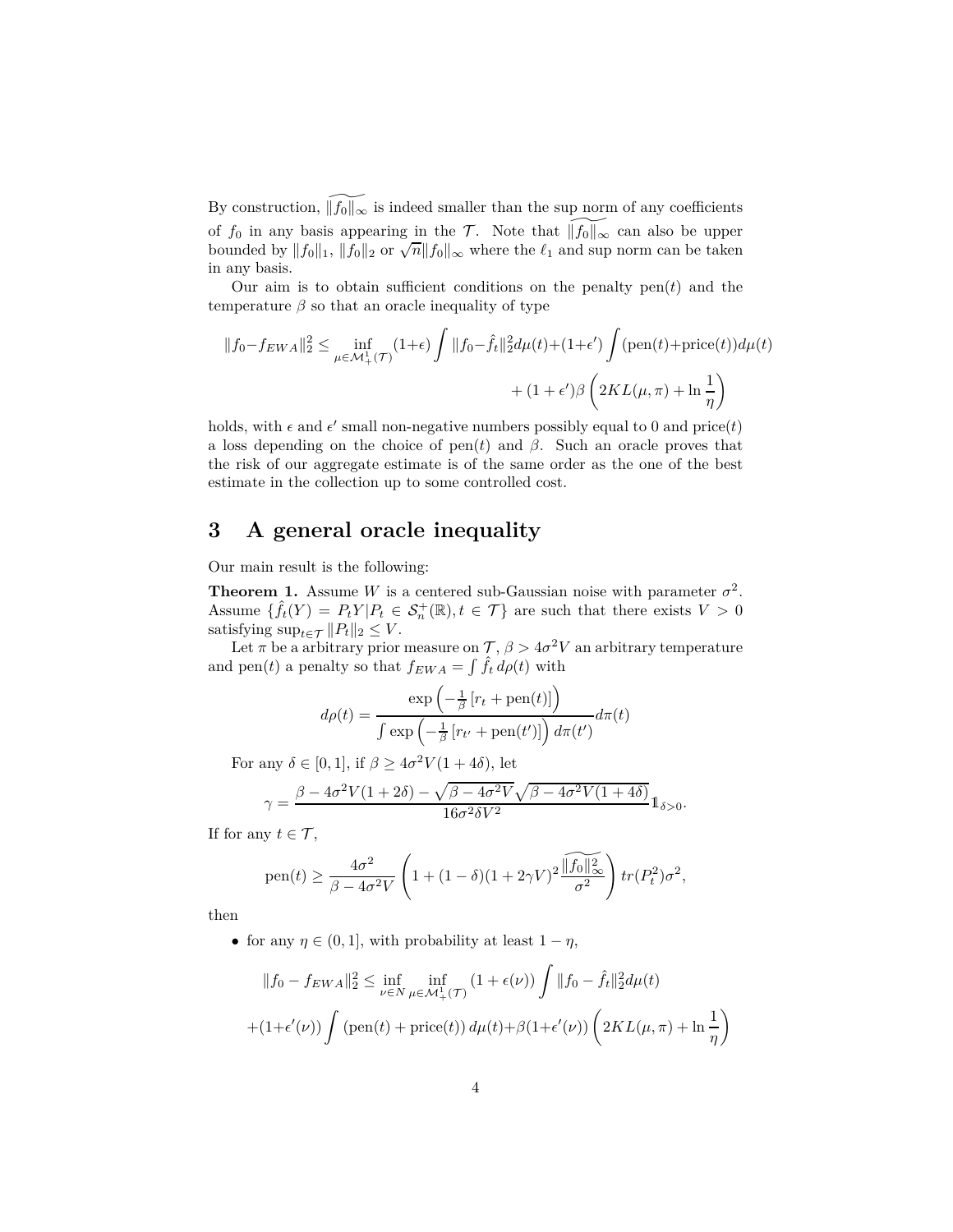• Furthermore

$$
\mathbb{E}||f_0 - f_{EWA}||_2^2 \le \inf_{\nu \in N} \inf_{\mu \in \mathcal{M}_+^1(\mathcal{T})} (1 + \epsilon(\nu)) \int \mathbb{E}||f_0 - \hat{f}_t||_2^2 d\mu(t)
$$

$$
+ (1 + \epsilon'(\nu)) \int (\text{pen}(t) + \text{price}(t)) d\mu(t) + 2\beta(1 + \epsilon'(\nu)) KL(\mu, \pi)
$$

with

$$
price(t) = 2\sigma^2 \left( tr(P_t) + \frac{2\sigma^2 (1 - \delta)(1 + 2\gamma V)^2 \sqrt{\|f_0\|_{\infty}^2}}{\beta - 4\sigma^2 V} tr(P_t^2) \right)
$$

$$
\epsilon'(\nu) = \frac{1}{1 - (1 + \nu)\gamma} - 1
$$

$$
\epsilon(\nu) = \frac{(1 + \nu)^2 \gamma}{\nu (1 - (1 + \nu)\gamma)} = \frac{(1 + \nu)^2}{\nu} \gamma (1 + \epsilon'(\nu))
$$

and  $N = {\nu > 0 | (1 + \nu)\gamma < 1}.$ 

This theorem is similar to the one obtained by [Dai et al. \[2014](#page-20-10)]. It yields a sufficient condition on the penalty for oracle inequalities to hold both in probability and in expectation. It holds however under a milder sub-Gaussianity assumption on the noise and allows to take into account a sup norm information in the penalty as used for instance in [Guedj and Alquier \[2013\]](#page-21-10) . Note that the result in expectation requires a penalty that is not necessary, at least in the Gaussian case, as shown by [Dalalyan and Salmon \[2012](#page-20-8)].

If we are authorized to use the upper bound of the sup norm, we may ensure that the penalty satisfies the lower bound condition with  $\delta = 0$ . In that case,  $\gamma = 0$  and  $\epsilon'(\nu) = 0, \epsilon(\nu) = 0$ . Thus, there is no need to optimize  $\nu$  and it suffices to notice that  $N = (0, +\infty)$  to obtain that

<span id="page-4-0"></span>**Corollary 1.** Under the assumptions of Theorem [1,](#page-3-0) if  $\beta > 4\sigma^2 V$ , if for any  $t \in \mathcal{T}$ ,

pen(t) 
$$
\geq \frac{4\sigma^4}{\beta - 4\sigma^2 V} \left( 1 + \frac{\widetilde{\|f_0\|_{\infty}^2}}{\sigma^2} \right) tr(P_t^2),
$$

then

• for any  $\eta \in (0, 1]$ , with probability at least  $1 - \eta$ ,

$$
||f_0 - f_{EWA}||_2^2 \le \inf_{\mu \in \mathcal{M}_+^1(\mathcal{T})} \int ||f_0 - \hat{f}_t||_2^2 d\mu(t) + \int (\text{pen}(t) + \text{price}(t)) d\mu(t) + \beta \left( 2KL(\mu, \pi) + \ln \frac{1}{\eta} \right)
$$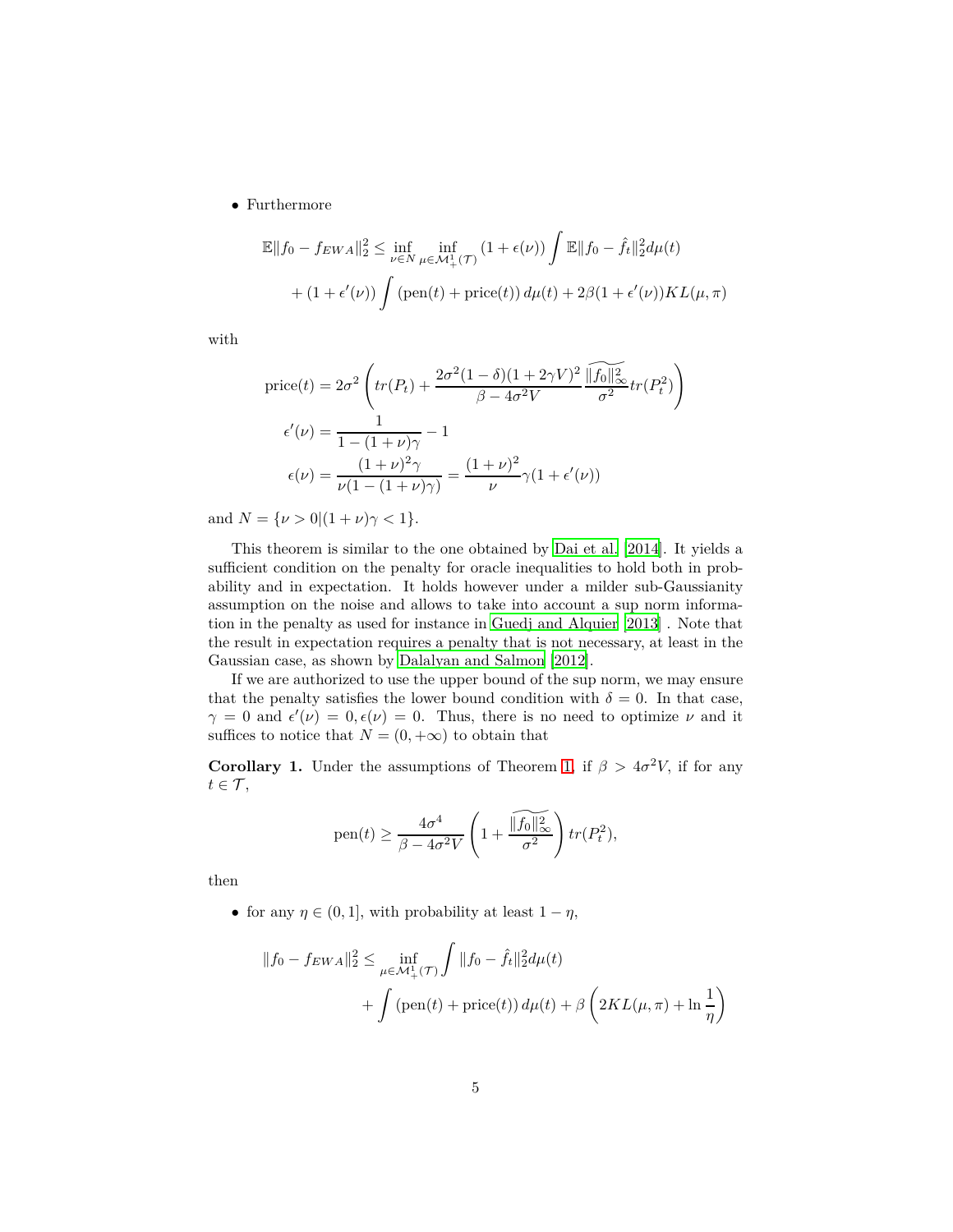• Furthermore

$$
\mathbb{E}||f_0 - f_{EWA}||_2^2 \le \inf_{\mu \in \mathcal{M}_+^1(\mathcal{T})} \int \mathbb{E}||f_0 - \hat{f}_t||_2^2 d\mu(t) + \int (\text{pen}(t) + \text{price}(t)) d\mu(t) + 2\beta KL(\mu, \pi)
$$

with

$$
price(t) = 2\sigma^2 \left( tr(P_t) + \frac{2}{\beta - 4\sigma^2 V} \widetilde{\|f_0\|_{\infty}^2} tr(P_t^2) \right).
$$

As soon as  $\delta > 0$ , a simple calculation yields that for any  $\beta \geq 4\sigma^2 V(1+4\delta)$ ,  $0 < 2\gamma V \leq 1$ . As a result, if  $V > 0.5$ ,  $(0, 2V - 1) \subseteq N$ . Furthermore if  $\beta > 4\sigma^2 V(1+4\delta)$  and  $V > 0.5$ , then  $2V - 1 \in N$ . Else, if  $\delta > 0$  and  $0 < V \le 0.5$ , *N* is non-empty if and only if  $\beta > 4\sigma^2 V + 2\sigma^2 \delta (1 + 2V)^2$ , which is a stronger condition than  $\beta \geq 4\sigma^2 V(1+4\delta)$ . Since *V* is an upper bound, it may be chosen greater than 0*.*5.

If  $\delta = 1$ , we obtain weak oracle inequalities that do not require the use of any side information:

<span id="page-5-0"></span>**Corollary 2.** Under the assumptions of Theorem [1,](#page-3-0) if  $\beta \geq 20\sigma^2 V$ , let

$$
\gamma = \frac{\beta - 12\sigma^2 V - \sqrt{\beta - 4\sigma^2 V} \sqrt{\beta - 20\sigma^2 V}}{16\sigma^2 V^2}.
$$

If for any  $t \in \mathcal{T}$ ,

pen(t) 
$$
\geq \frac{4\sigma^4}{\beta - 4\sigma^2 V} tr(P_t^2)
$$
,

then

• for any  $\eta \in (0,1]$ , with probability at least  $1 - \eta$ ,

$$
||f_0 - f_{EWA}||_2^2 \le \inf_{\nu \in N} \inf_{\mu \in \mathcal{M}_+^1(\mathcal{T})} (1 + \epsilon(\nu)) \int ||f_0 - \hat{f}_t||_2^2 d\mu(t)
$$
  
 
$$
+ (1 + \epsilon'(\nu)) \int (\text{pen}(t) + \text{price}(t)) d\mu(t) + \beta (1 + \epsilon'(\nu)) \left( 2KL(\mu, \pi) + \ln \frac{1}{\eta} \right)
$$

• Furthermore

$$
\mathbb{E}||f_0 - f_{EWA}||_2^2 \le \inf_{\nu \in N} \inf_{\mu \in \mathcal{M}_+^1(\mathcal{T})} (1 + \epsilon(\nu)) \int \mathbb{E}||f_0 - \hat{f}_t||_2^2 d\mu(t)
$$
  
+ 
$$
(1 + \epsilon'(\nu)) \int (\text{pen}(t) + \text{price}(t)) d\mu(t) + 2\beta (1 + \epsilon'(\nu)) KL(\mu, \pi)
$$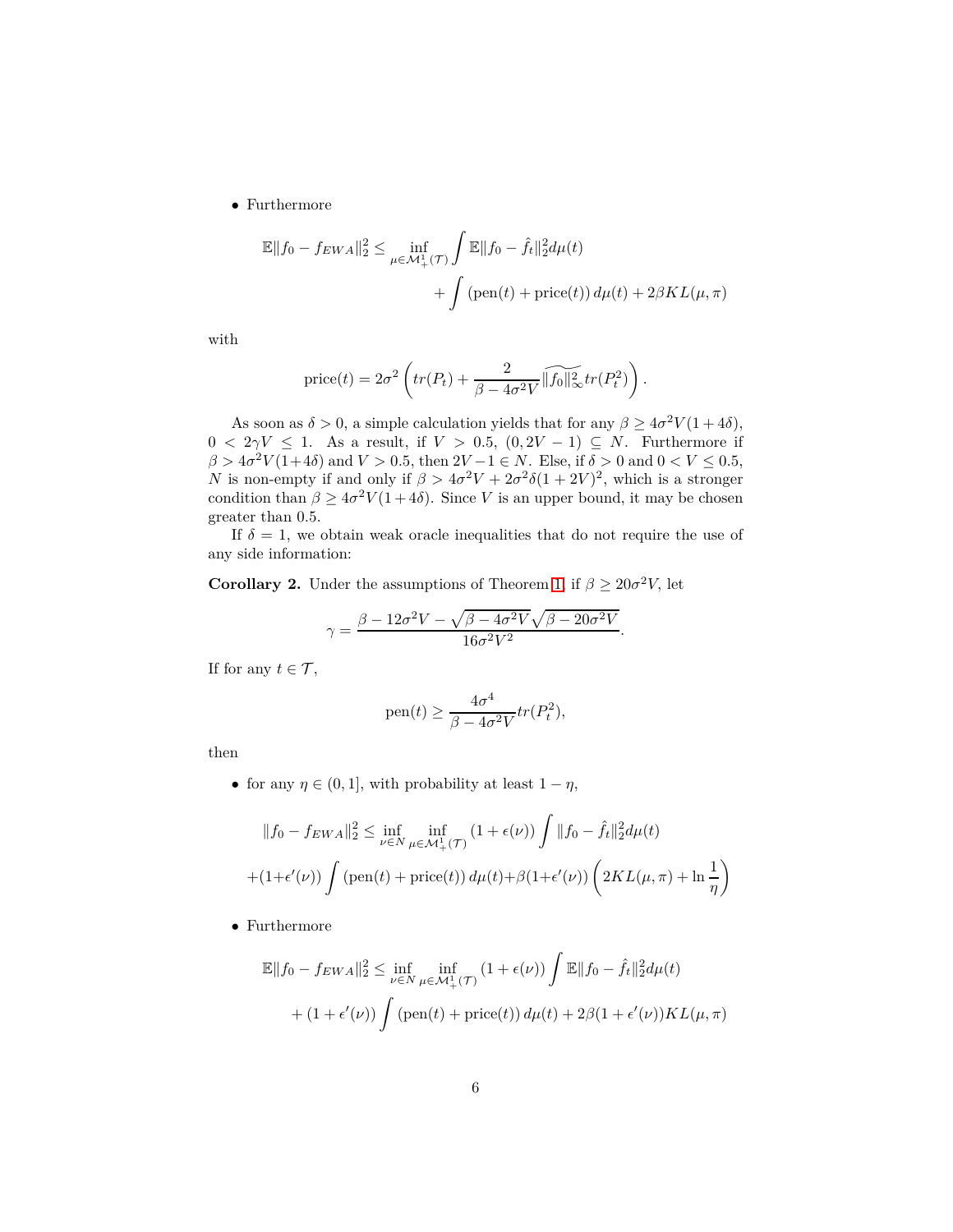with

$$
price(t) = 2\sigma^2 tr(P_t)
$$

$$
\epsilon'(\nu) = \frac{1}{1 - (1 + \nu)\gamma} - 1
$$

$$
\epsilon(\nu) = \frac{(1 + \nu)^2 \gamma}{\nu(1 - (1 + \nu)\gamma)} = \frac{(1 + \nu)^2}{\nu} \gamma (1 + \epsilon'(\nu))
$$

and  $N = \{ \nu > 0 | (1 + \nu)\gamma < 1 \}.$ 

Note that the parameter  $\gamma$  allows us to obtain a weak oracle inequality. It links  $||(P_t - P_u)f_0||_2^2$  to  $||(P_t - P_u)Y||_2^2$ .

Finally, assume that we let

pen(t) 
$$
\geq \kappa tr(P_t^2)\sigma^2
$$
.

The previous corollary implies that a weak oracle inequality holds for any temperature greater than  $20\sigma^2 V$  as soon as  $\kappa \geq \frac{4\sigma^2}{\beta - 4\sigma^2}$  $\frac{4\sigma^2}{\beta-4\sigma^2 V}$ . Corollary [1](#page-4-0) implies that an exact oracle inequality holds for any vector  $f_0$  and any temperature  $\beta$  greater than  $4\sigma^2 V$  as soon as

$$
\frac{\beta-4\sigma^2 V}{4\sigma^2}\kappa-1\geq (1+2\gamma V)^2\frac{\widetilde{\|f_0\|_\infty^2}}{\sigma^2}.
$$

For fixed  $\kappa$  and  $\beta$ , this corresponds to a low peak signal to noise ratio  $\frac{\sqrt{f_0 \rho^2}}{\sigma^2}$ . Theorem [1](#page-3-0) shows that there is a continuum between those two cases as weak oracle inequalities, with smaller leading constant than the one of Corollary [2,](#page-5-0) hold as soon as there exists  $\delta \in [0,1]$  such that  $\beta \ge 4\sigma^2(1+4\delta)V$  and

$$
\frac{\beta-4\sigma^2 V}{4\sigma^2}\kappa-1\geq (1-\delta)(1+2\gamma V)^2\frac{\widetilde{\|f_0\|_\infty^2}}{\sigma^2},
$$

where the signal to noise ratio guides the transition. The temperature required remains nevertheless always above  $4\sigma^2 V$ .

The minimal temperature of  $4\sigma^2 V(1+4\delta)$  can be replaced by some smaller values if one further restrict the smoothed projections used. As it appears in the proof, the temperature can be replaced by  $4\sigma^2(1+\delta)$  or even  $2\sigma^2(2+\delta)$  when the smoothed projections are respectively classical projections (see Theorem [2\)](#page-8-0) and projections in the same basis. The question of the minimality of such temperature is still open. Note that in this proof, there is no loss due to the sub-Gaussianity assumption, since the same upper bound on the exponential moment of the deviation as in the Gaussian case are found, providing the same penalty and bound on temperature.

The proof of this result is quite long and thus postponed in Appendix [6.](#page-13-0) We provide first the generic proof of the oracle inequalities, highlighting the role of Gibbs measure and of some control in deviation. Then, we focus on the aggregation of projection estimators in the Gaussian model. This example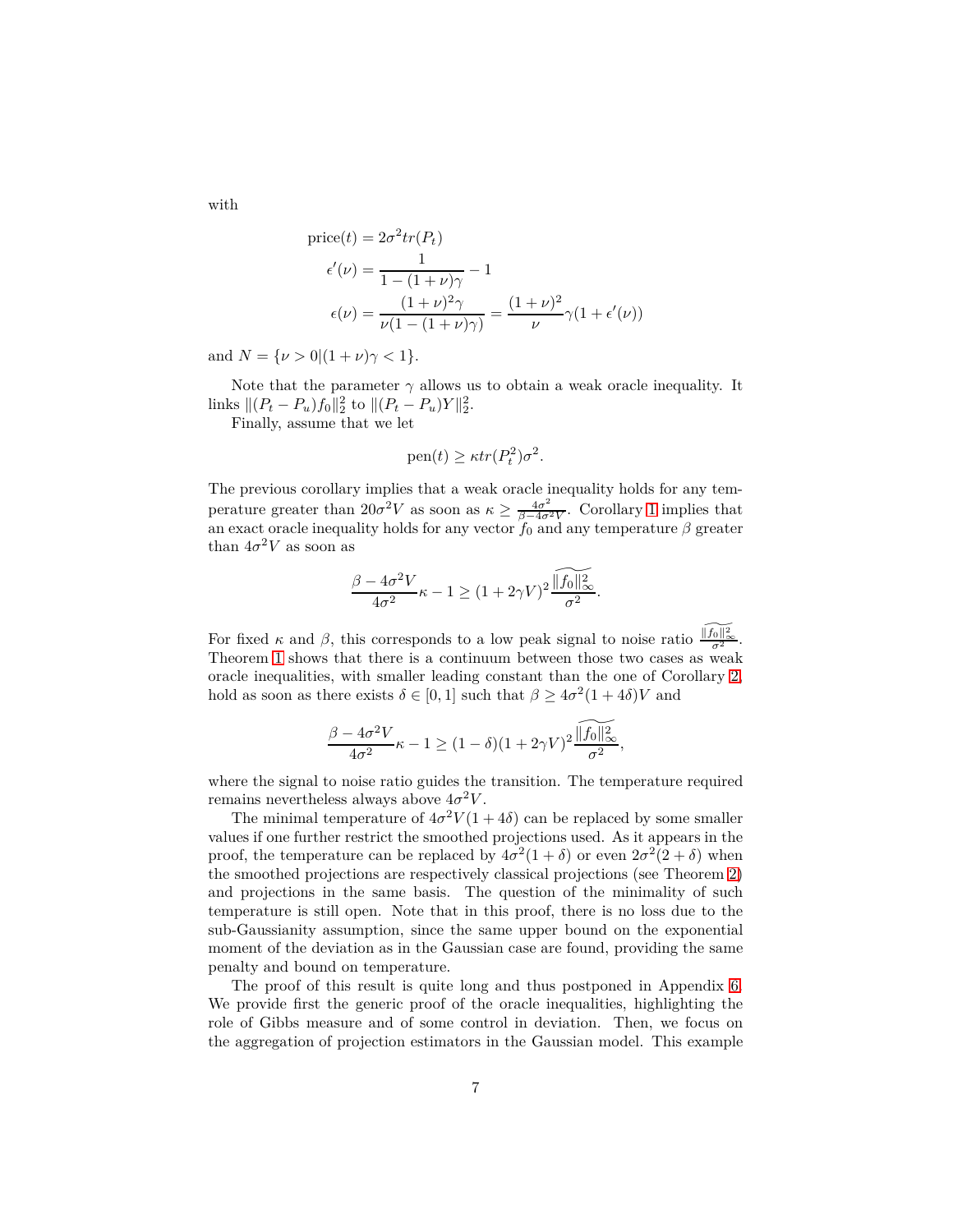already conveys all the ideas used in the complete proof of the deviation lemma : exponential moments inequalities for Gaussian quadratic form and the control of the bias  $||f_0 - P_t f||_2^2$  by  $\widetilde{||f_0||^2}$  on the one hand, to obtain an exact oracle inequality, and by  $||f_0 - P_t Y||_2^2$  on the other hand, giving a weak inequality.

The extension to the general case is obtained by showing that similar exponential moments inequalities can be obtained for quadratic form of sub-Gaussian random variables, working along the fact that the systematic bias  $||f_0 - P_t f||_2^2$ is no longer always smaller than  $||f_0 - P_t Y||_2^2$  and providing a fine tuning optimization allowing the equality in the constraint on *β* and an optimization on the parameters  $\epsilon$ .

# <span id="page-7-1"></span>**4 Proof of the oracle inequalities**

Theorem [1](#page-3-0) relies on the characterization of Gibbs measure (Lemma [1\)](#page-7-0) and a control of deviation of the empirical risk of any aggregate around its true risk, allowed by Lemma [2](#page-9-0) or Lemma [3.](#page-13-1)

 $\rho$  is a Gibbs measure. Therefore it maximizes the entropy for a given expected energy. That is the subject of Lemma 1.1.3 in [Catoni \[2007\]](#page-19-7):

<span id="page-7-0"></span>**Lemma 1.** For any bounded measurable function  $h : \mathcal{T} \to \mathbb{R}$ , and any probability distribution  $\rho \in \mathcal{M}^1_+(\mathcal{T})$  such that  $KL(\rho, \pi) < \infty$ ,

$$
\log\left(\int \exp(h)d\pi\right) = \int h d\rho - KL(\rho, \pi) + KL(\rho, \pi_{\exp(h)}),
$$

where by definition  $\frac{d\pi_{\exp(h)}}{d\pi} = \frac{\exp[h(t)]}{\int \exp(h)d\pi}$ . Consequently,

$$
\log\left(\int \exp(h)d\pi\right) = \sup_{\rho \in \mathcal{M}_+^1(\mathcal{T})} \int h d\rho - KL(\rho, \pi).
$$

With  $h(t) = -\frac{1}{\beta} [r_t + \text{pen}(t)],$  this lemma states that for any probability distribution  $\mu \in \mathcal{M}^1_+(\mathcal{T})$  such that  $KL(\mu, \pi) < \infty$ ,

$$
\int h d\rho - KL(\rho, \pi) \ge \int h d\mu - KL(\mu, \pi).
$$

Equivalently,

$$
\int ||f_0 - \hat{f}_t||_2^2 d\rho(t) + \int (r_t - ||f_0 - \hat{f}_t||_2^2 + \text{pen}(t)) d\rho(t) + \beta KL(\rho, \pi)
$$
  
\n
$$
\leq \int ||f_0 - \hat{f}_t||_2^2 d\mu(t) + \int (r_t - ||f_0 - \hat{f}_t||_2^2 + \text{pen}(t)) d\mu(t) + \beta KL(\mu, \pi)
$$
  
\n
$$
\Leftrightarrow \int ||f_0 - \hat{f}_t||_2^2 d\rho(t) - \int ||f_0 - \hat{f}_t||_2^2 d\mu(t) \leq \int (||f_0 - \hat{f}_t||_2^2 - r_t) d\rho(t) - \beta KL(\rho, \pi)
$$
  
\n
$$
- \int (||f_0 - \hat{f}_t||_2^2 - r_t) d\mu(t) - \int \text{pen}(t) d\rho(t) + \int \text{pen}(t) d\mu(t) + \beta KL(\mu, \pi).
$$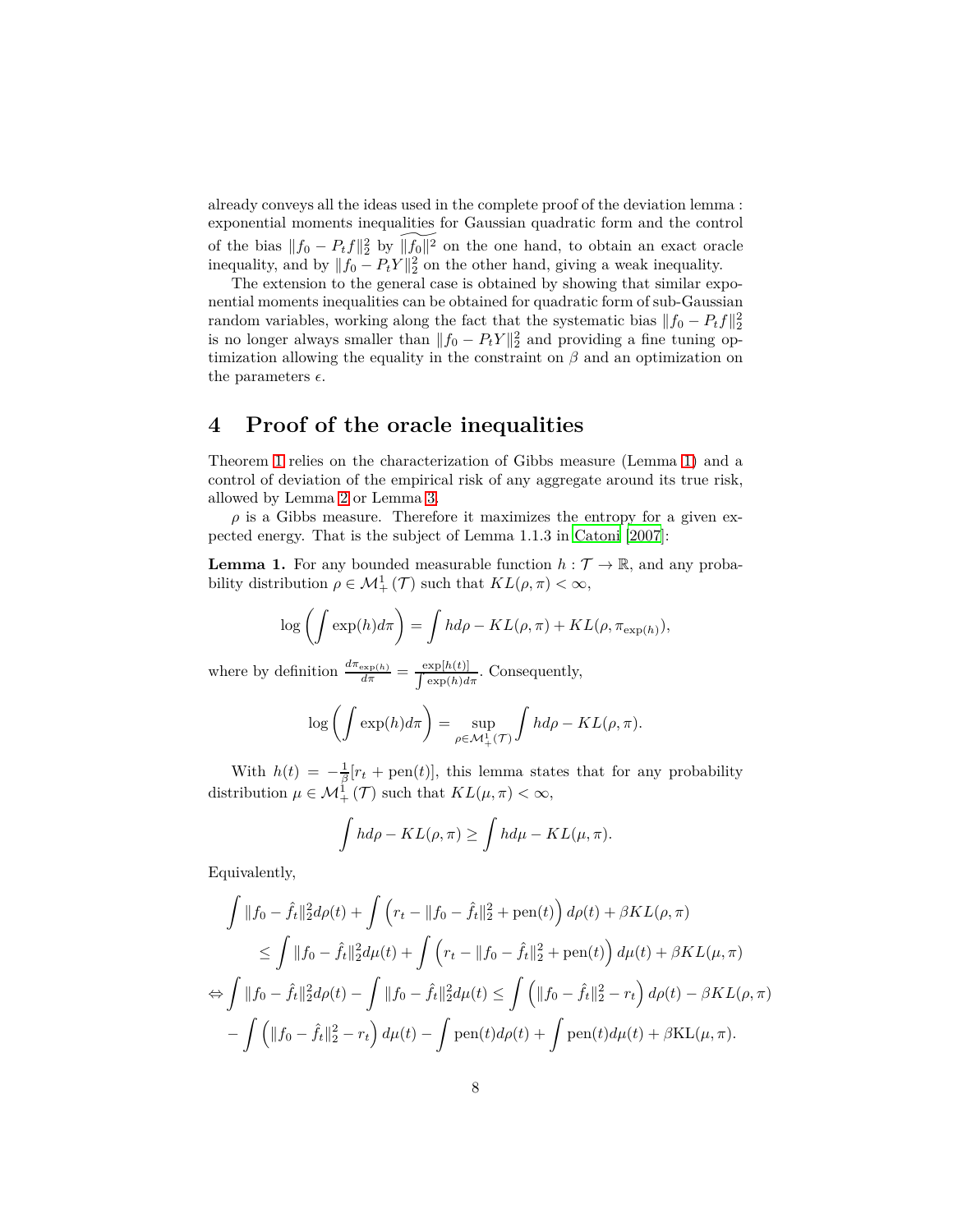The key is to upper bound the right-hand side with terms that may depend on  $\rho$ , but only through  $\int ||f_0 - \hat{f}_t||_2^2 d\rho(t)$  and Kullback-Leibler distance. This is the purpose of Lemma [2](#page-9-0) in the case of Gaussian noise with projections estimators and Lemma [3](#page-13-1) in the sub-Gaussian case. Under mild assumptions, they provide upper bounds in probability (and in expectation) of type:

$$
\int \left( \|f_0 - \hat{f}_t\|_2^2 - r_t \right) d\rho(t) - \int \left( \|f_0 - \hat{f}_u\|_2^2 - r_u \right) d\mu(u)
$$
  
\n
$$
\leq C_1 \int \|f_0 - \hat{f}_t\|_2^2 d\rho(t) + C_2 \int \|f_0 - \hat{f}_u\|_2^2 d\mu(u)
$$
  
\n
$$
+ C_3 \int tr(P_t^2) d\rho(t) + C_4 \int tr(P_u) d\mu(u) + C_5 \int tr(P_u^2) d\mu(u)
$$
  
\n
$$
+ \beta \left( KL(\rho, \pi) + KL(\mu, \pi) + \ln \frac{1}{\eta} \right)
$$

where  $C_1$  to  $C_6$  are known functions. Combining with the previous inequality and taking  $pen(t) \geq C_3 \, tr(P_t^2)$  gives

$$
(1 - C_1) \int ||f_0 - \hat{f}_t||_2^2 d\rho(t) - (1 + C_2) \int ||f_0 - \hat{f}_t||_2^2 d\mu(t)
$$
  
\n
$$
\leq C_4 \int tr(P_u) d\mu(u) + C_5 \int tr(P_u^2) d\mu(u) + \int \text{pen}(t) d\mu(t)
$$
  
\n
$$
+ \beta \left(2KL(\mu, \pi) + \ln \frac{1}{\eta}\right).
$$

The additional condition  $C_1 < 1$  allows to conclude. It is now clear that the whole work lies in the obtention of the lemma.

# **5 The expository case of Gaussian noise and projection estimates**

In this section, to provide a simplified proof, we assume that  $P_t$  are the matrices of orthogonal projections and the noise *W* is a centered Gaussian random variable with variance  $\sigma^2 I$ . The previous theorem becomes:

<span id="page-8-0"></span>**Theorem 2.** Let  $\pi$  be an arbitrary prior measure over  $\mathcal{T}$ . For any  $\delta \in [0,1]$ , any  $\beta > 4\sigma^2(\delta + 1)$ , the aggregate estimator  $f_{EWA}$  defined with

pen(t) 
$$
\geq \frac{2\sigma^4}{\beta - 4\sigma^2} \left( 1 + 2(1 - \delta) \frac{\widetilde{\|f_0\|_{\infty}^2}}{\sigma^2} \right) tr(P_t)
$$

satisfies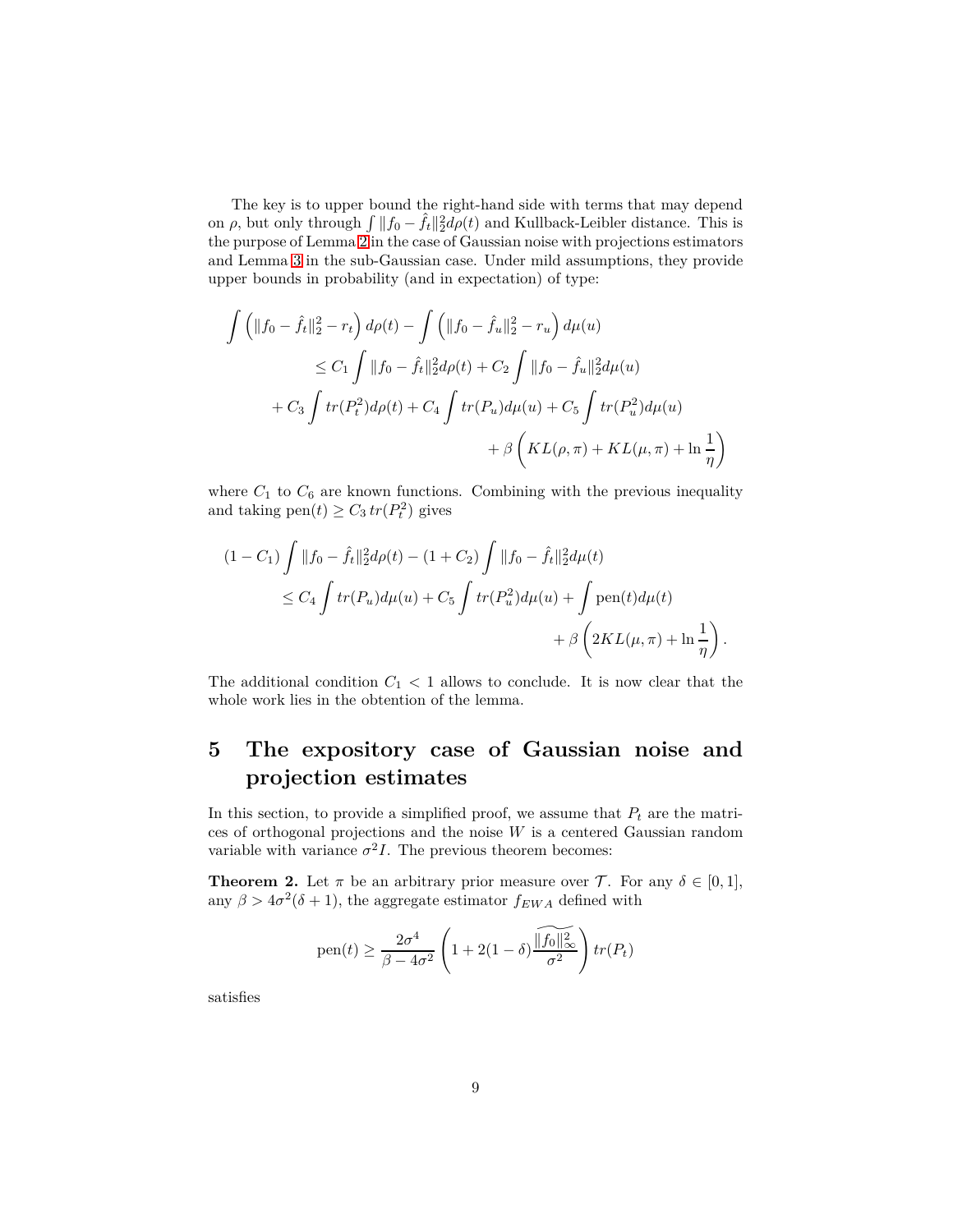• for any  $\eta \in (0, 1]$ , with probability at least  $1 - \eta$ ,

$$
||f_0 - f_{EWA}||_2^2 \le \inf_{\mu \in \mathcal{M}_+^1(\mathcal{T})} (1 + 2\epsilon) \int ||f_0 - \hat{f}_t||_2^2 d\mu(t)
$$
  
+ 
$$
(1 + \epsilon) \int (\text{pen}(t) + \text{price}(t)) d\mu(t) + \beta(1 + \epsilon) \left(2KL(\mu, \pi) + \ln \frac{1}{\eta}\right).
$$

• Furthermore,

$$
\mathbb{E}||f_0 - f_{EWA}||_2^2 \le \inf_{\mu \in \mathcal{M}_+^1(\mathcal{T})} (1 + 2\epsilon) \int \mathbb{E}||f_0 - \hat{f}_t||_2^2 d\mu(t) + (1 + \epsilon) \int (\text{pen}(t) + \text{price}(t)) d\mu(t) + 2\beta(1 + \epsilon) 2KL(\mu, \pi),
$$

with

$$
\text{price}(t) = 2\left(1 + \frac{2(1-\delta)\sigma^2}{\beta - 4\sigma^2} \frac{\widetilde{\|f_0\|_{\infty}^2}}{\sigma^2}\right) tr(P_t)\sigma^2 \quad \text{and} \quad \epsilon = \frac{4\sigma^2 \delta}{\beta - 4\sigma^2(\delta + 1)}.
$$

Note that  $pen(t) \geq price(t) + 2\sigma^2 \left(\frac{\sigma^2}{\beta - 4\sigma^2} - 1\right) tr(P_t)$ , and the result may be further simplified using  $pen(t) + price(t) \leq 2 (pen(t) + \sigma^2 tr(P_t)).$ 

As announced in the scheme of proof of the oracle inequalities (section [4\)](#page-7-1), the key is a control of the deviation of the empirical risk of any aggregate around its true risk. It is allowed by Lemma [2](#page-9-0) in this case.

<span id="page-9-0"></span>**Lemma 2.** For any prior probability distribution  $\pi$ , any  $\delta \in [0,1]$  and any  $\beta > 4\sigma^2$ , for any probability distributions  $\rho$  and  $\mu$ ,

• For any  $\eta > 0$ , with probability at least  $1 - \eta$ ,

$$
\int \left( \|f_0 - \hat{f}_t\|_2^2 - r_t \right) d\rho(t) - \int \left( \|f_0 - \hat{f}_u\|_2^2 - r_u \right) d\mu(u)
$$
\n
$$
\leq \frac{4\delta\sigma^2}{\beta - 4\sigma^2} \left( \int \|f_0 - \hat{f}_t\|_2^2 d\rho(t) + \int \|f_0 - \hat{f}_u\|_2^2 d\mu(u) \right)
$$
\n
$$
+ \frac{4\sigma^2}{\beta - 4\sigma^2} \left( \sigma^2 + (1 - \delta) \|\widehat{f_0}\|_\infty^2 \right) \int tr(P_t) d\rho(t)
$$
\n
$$
+ 2\sigma^2 \left( 1 + \frac{2(1 - \delta) \|\widehat{f_0}\|_\infty^2}{\beta - 4\sigma^2} \right) \int tr(P_u) d\mu(u)
$$
\n
$$
+ \beta \left( KL(\rho, \pi) + KL(\mu, \pi) + \ln\frac{1}{\eta} \right)
$$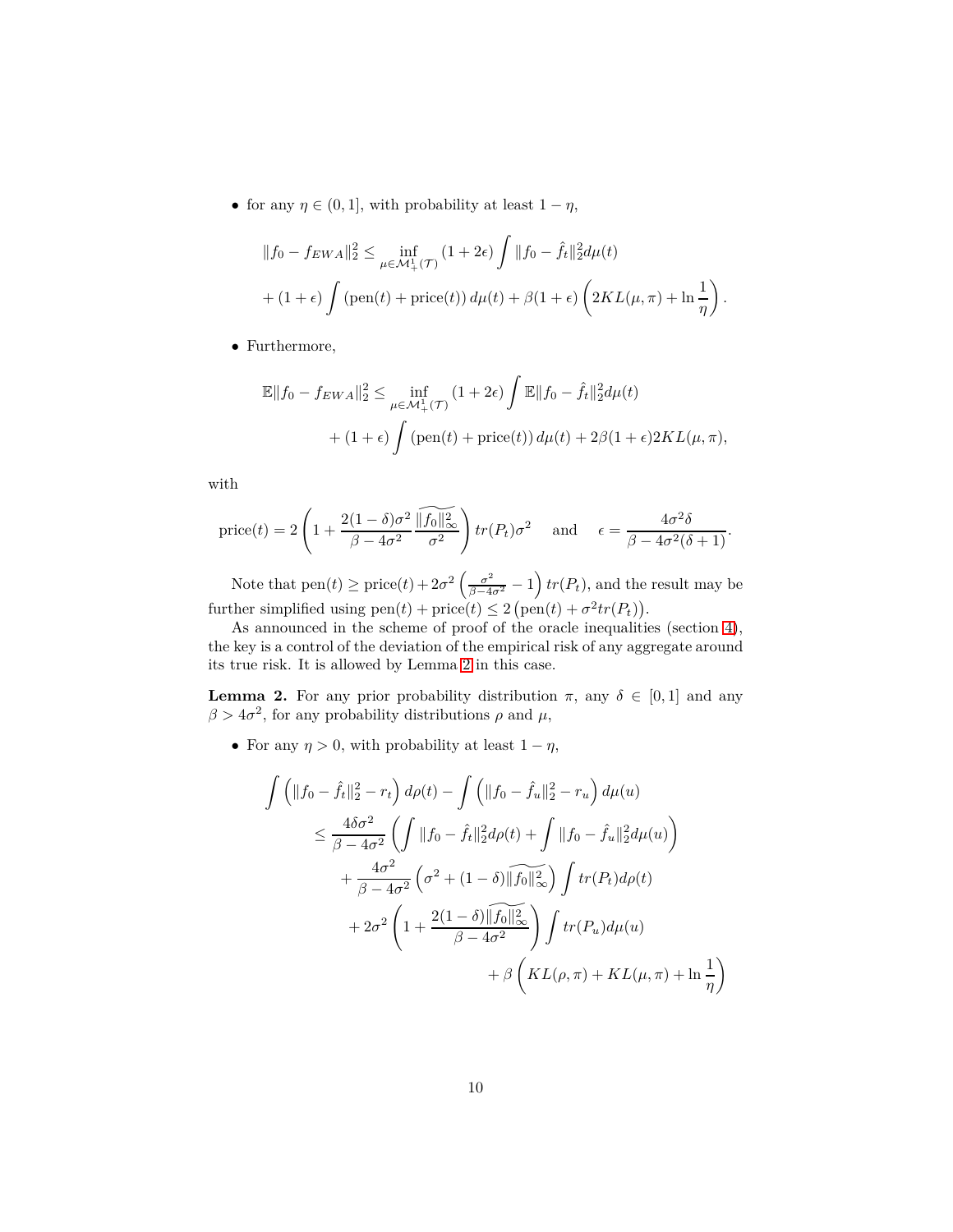• Moreover,

$$
\mathbb{E}\left[\int \left(\|f_0 - \hat{f}_t\|_2^2 - r_t\right)d\rho(t) - \int \left(\|f_0 - \hat{f}_u\|_2^2 - r_u\right)d\mu(u)\right]
$$
\n
$$
\leq \mathbb{E}\left[\frac{4\delta\sigma^2}{\beta - 4\sigma^2} \left(\int \|f_0 - \hat{f}_t\|_2^2d\rho(t) + \int \|f_0 - \hat{f}_u\|_2^2d\mu(u)\right) + \frac{4\sigma^2}{\beta - 4\sigma^2} \left(\sigma^2 + (1 - \delta)\|\widehat{f_0}\|_\infty^2\right) \int tr(P_t)d\rho(t) + 2\sigma^2 \left(1 + \frac{2(1 - \delta)\|\widehat{f_0}\|_\infty^2}{\beta - 4\sigma^2}\right) \int tr(P_u)d\mu(u) + \beta \left(KL(\rho, \pi) + KL(\mu, \pi)\right)\right]
$$

*.*

The use of this lemma is detailed in section [5.2.](#page-12-0) We focus now on its proof mixing control of exponential moments of a quadratic form of a Gaussian random variable with basic inequalities like Jensen, Fubini, and the important link between  $||f_0 - P_t f_0||_2^2$  and  $||f_0 - P_t Y||_2^2$ . Note that this link is obvious in the case of orthogonal projections and need to be established differently in the general case, leading to technicalities (the introduction of  $\gamma$ ).

#### **5.1 Proof of Lemma [2](#page-9-0)**

*Démonstration.* For the sake of clarity, for any  $t, u \in \mathcal{T}$ , let

$$
\Delta_{t,u} = ||f_0 - \hat{f}_t||_2^2 - r_t - ||f_0 - \hat{f}_u||_2^2 + r_u.
$$

A simple calculation yields

$$
\Delta_{t,u} = 2 \left( W^\top (P_t - P_u) W + W^\top (P_t - P_u) f_0 - \sigma^2 tr (P_t - P_u) \right).
$$

Since  $(P_t)_{t \in \mathcal{T}}$  are positive semi-definite matrices,  $W^{\top}(P_t - P_u)W \leq W^{\top}P_tW$ , and there exist an orthogonal matrix *U* and a diagonal matrix *D* such that  $P_t = U^\top D U.$ 

For any  $\beta > 0$ ,

$$
\mathbb{E}\left[\exp\frac{\Delta_{t,u}}{\beta}\right] \leq \mathbb{E}\left[\exp\frac{2}{\beta}\left((UW)^{\top}D(UW) + (UW)^{\top}U(P_t - P_u)f - \sigma^2tr(P_t - P_u)\right)\right].
$$

Following lemma 2.4 of [Hsu et al. \[2012\]](#page-21-11), if  $\beta > 4\sigma^2$ ,

<span id="page-10-0"></span>
$$
\mathbb{E}\left[\exp\frac{\Delta_{t,u}}{\beta}\right] \le \exp\frac{2\sigma^2}{\beta}\left(tr(P_u) + \frac{2\sigma^2tr(P_t) + ||(P_t - P_u)f_0||_2^2}{\beta - 4\sigma^2}\right). \tag{1}
$$

Note that

$$
\|(P_t - P_u)f_0\|_2^2 \le 2\left(\|f_0 - P_tf_0\|_2^2 + \|f_0 - P_uf_0\|_2^2\right) \le 2\left(\|f_0 - P_tY\|_2^2 + \|f_0 - P_uY\|_2^2\right)
$$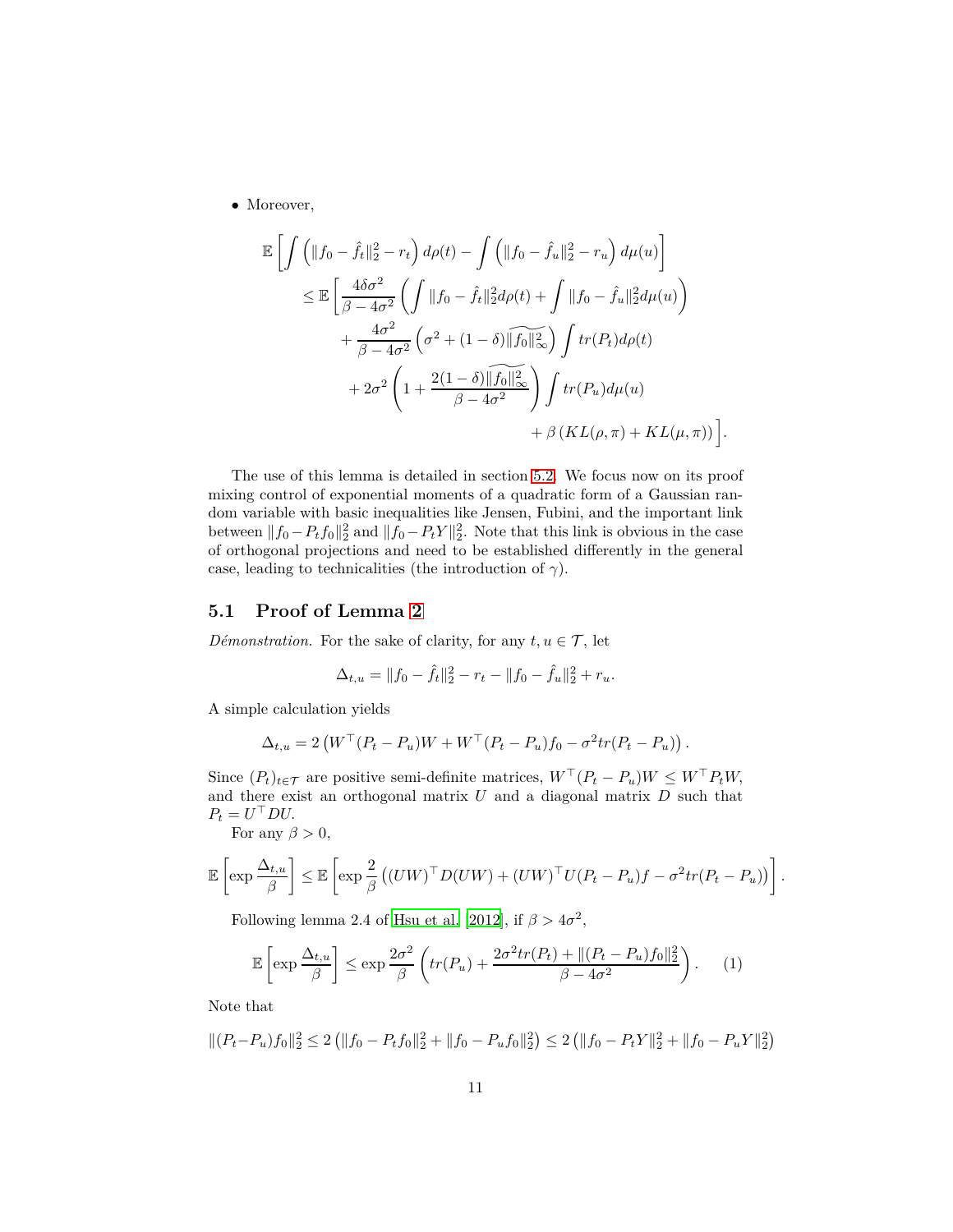and

$$
||(P_t - P_u)f_0||_2^2 \le 2\left(||P_tf_0||_2^2 + ||P_uf_0||_2^2\right) \le 2\widetilde{||f_0||_{\infty}^2} \left(tr(P_t) + tr(P_u)\right).
$$

Thus, for any  $\beta > 4\sigma^2$ , for any  $\delta \in [0, 1]$ ,

$$
\mathbb{E} \exp\left[\frac{\Delta_{t,u}}{\beta} - \frac{2\sigma^2}{\beta} \left(tr(P_u) + \frac{2\sigma^2 tr(P_t)}{\beta - 4\sigma^2}\right) - \frac{4\sigma^2 \delta}{\beta(\beta - 4\sigma^2)} \left(\|f_0 - \hat{f}_t\|_2^2 + \|f_0 - \hat{f}_u\|_2^2\right) - \frac{4\sigma^2}{\beta(\beta - 4\sigma^2)} (1 - \delta) \|\widehat{f_0}\|_{\infty}^2 \left(tr(P_t) + tr(P_u)\right)\right] \le 1.
$$

Along the same lines as [Alquier and Lounici \[2011\]](#page-19-10), we first integrate according to the prior  $\pi$  and use Fubini's theorem,

$$
\mathbb{E}\int\int \exp\frac{1}{\beta}\left[\Delta_{t,u}-2\sigma^2\left(tr(P_u)+\frac{2\sigma^2tr(P_t)}{\beta-4\sigma^2}\right)-\frac{4\sigma^2\delta}{\beta-4\sigma^2}\left(\|f_0-\hat{f}_t\|_2^2+\|f_0-\hat{f}_u\|_2^2\right)\right] -\frac{4\sigma^2}{\beta-4\sigma^2}(1-\delta)\|\widehat{f}_0\|_{\infty}^2\left(tr(P_t)+tr(P_u)\right)\right]d\pi(t)d\pi(u)\leq 1,
$$

then introduce the probability distributions  $\rho$  and  $\mu,$  and  $\eta>0$ 

$$
\mathbb{E}\int\int \exp\frac{1}{\beta}\left[\Delta_{t,u}-2\sigma^2\left(tr(P_u)+\frac{2\sigma^2tr(P_t)}{\beta-4\sigma^2}\right)-\frac{4\sigma^2\delta}{\beta-4\sigma^2}\left(\|f_0-\hat{f}_t\|_2^2+\|f_0-\hat{f}_u\|_2^2\right)\right]
$$

$$
-\frac{4\sigma^2(1-\delta)}{\beta-4\sigma^2}\|\widehat{f_0}\|_{\infty}^2\left(tr(P_t)+tr(P_u)\right)-\beta\left(\ln\frac{d\rho}{d\pi}(t)+\ln\frac{d\mu}{d\pi}(u)+\ln\frac{1}{\eta}\right)\right]d\rho(t)d\mu(u)\leq\eta,
$$

before applying Jensen's inequality

$$
\mathbb{E} \exp \frac{1}{\beta} \left[ \int \int \Delta_{t,u} d\rho(t) d\mu(u) - \frac{4\delta\sigma^2}{\beta - 4\sigma^2} \left( \int ||f_0 - \hat{f}_t||_2^2 d\rho(t) + \int ||f_0 - \hat{f}_u||_2^2 d\mu(u) \right) \right]
$$

$$
- \frac{4\sigma^2}{\beta - 4\sigma^2} \left( \sigma^2 + (1 - \delta) ||f_0||_{\infty}^2 \right) \int tr(P_t) d\rho(t) - \beta \left( KL(\rho, \pi) + KL(\mu, \pi) + \ln \frac{1}{\eta} \right)
$$

$$
- 2\sigma^2 \left( 1 + \frac{2(1 - \delta) ||f_0||_{\infty}^2}{\beta - 4\sigma^2} \right) \int tr(P_u) d\mu(u) \right] \le \eta. \quad (2)
$$

Finally, using the basic inequality  $\exp(x) \geq \mathbb{1}_{\mathbb{R}_+}(x)$ ,

<span id="page-11-0"></span>
$$
\mathbb{P}\left[\int\int\Delta_{t,u}d\rho(t)d\mu(u) \leq \frac{4\delta\sigma^2}{\beta - 4\sigma^2} \left(\int\|f_0 - \hat{f}_t\|_2^2 d\rho(t) + \int\|f_0 - \hat{f}_u\|_2^2 d\mu(u)\right) + \frac{4\sigma^2}{\beta - 4\sigma^2} \left(\sigma^2 + (1 - \delta)\|\widehat{f_0}\|_\infty^2\right) \int tr(P_t) d\rho(t) + \beta \left(KL(\rho, \pi) + KL(\mu, \pi) + \ln\frac{1}{\eta}\right) + \frac{2\sigma^2}{n} \left(1 + \frac{2(1 - \delta)n\|\widehat{f_0}\|_\infty^2}{\beta n - 4\sigma^2}\right) \int tr(P_u) d\mu(u)\right] \geq 1 - \eta.
$$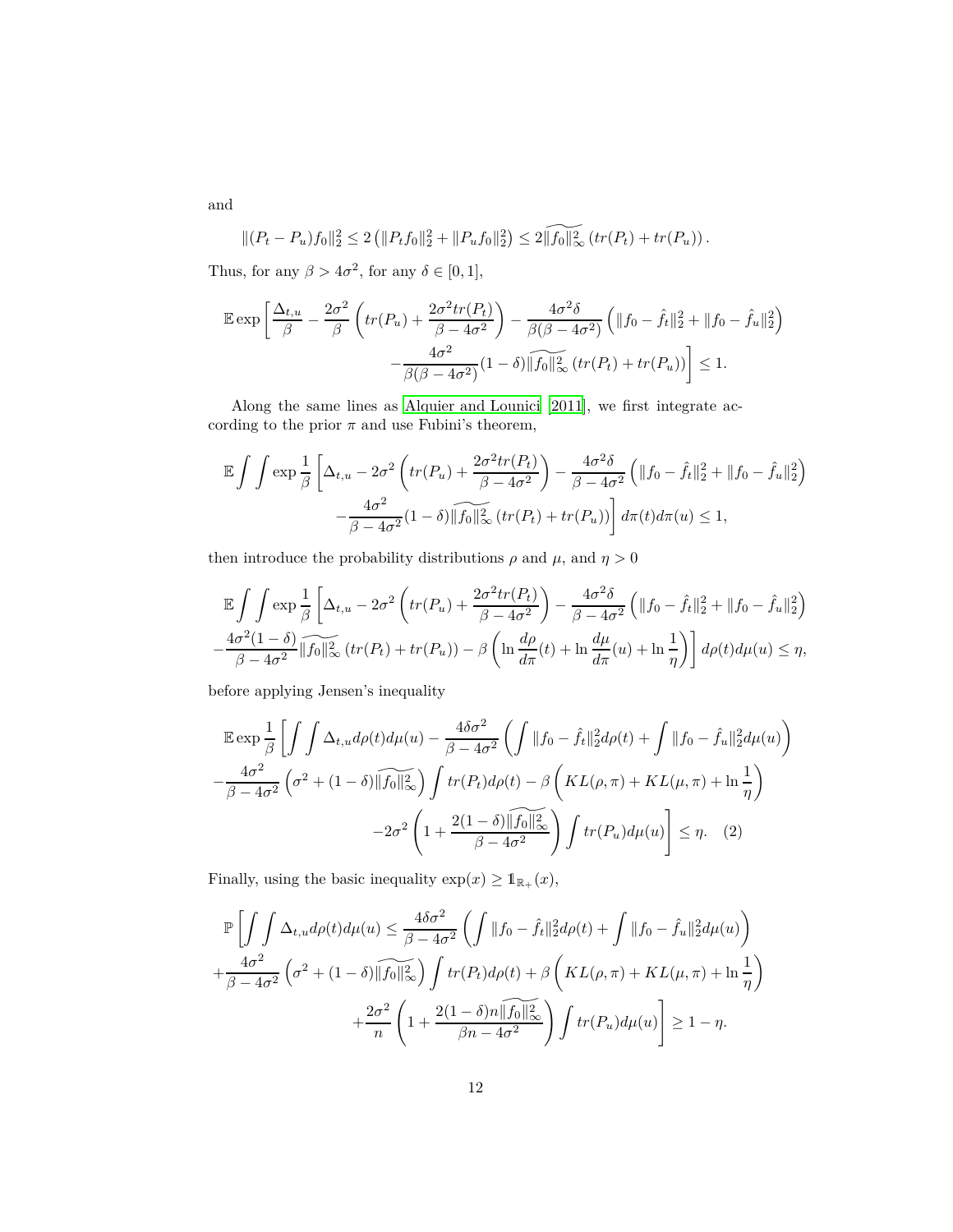The result in expectation is obtained by Equation [\(2\)](#page-11-0) with  $\eta = 1$ :

$$
\mathbb{E} \exp \frac{1}{\beta} \left[ \int \int \Delta_{t,u} d\rho(t) d\mu(u) - \frac{4\delta\sigma^2}{\beta - 4\sigma^2} \left( \int ||f_0 - \hat{f}_t||_2^2 d\rho(t) + \int ||f_0 - \hat{f}_u||_2^2 d\mu(u) \right) \right. \left. - \frac{4\sigma^2}{\beta - 4\sigma^2} \left( \sigma^2 + (1 - \delta) ||\hat{f}_0||_\infty^2 \right) \int tr(P_t) d\rho(t) - \beta \left( KL(\rho, \pi) + KL(\mu, \pi) \right) \right. \left. - 2\sigma^2 \left( 1 + \frac{2(1 - \delta) ||\hat{f}_0||_\infty^2}{\beta - 4\sigma^2} \right) \int tr(P_u) d\mu(u) \right] \le 1,
$$

combined with the inequality  $t \leq \exp(t) - 1$ .

$$
\Box
$$

### <span id="page-12-0"></span>**5.2 Proof of Theorem [2](#page-8-0)**

We follow the scheme of proof given in section [4](#page-7-1) and use Lemma [2,](#page-9-0) leading to the following result: for any  $\eta > 0$ , any prior probability distribution  $\pi$ , any  $\delta \in [0,1]$  and any  $\beta > 4\sigma^2(1+\delta)$ , with probability at least  $1-\eta$ , for any probability distribution  $\mu$ ,

$$
\int ||f_0 - \hat{f}_t||_2^2 d\rho(t) - \int ||f_0 - \hat{f}_t||_2^2 d\mu(t) \n\leq \frac{4\delta\sigma^2}{\beta - 4\sigma^2} \left( \int ||f_0 - \hat{f}_t||_2^2 d\rho(t) + \int ||f_0 - \hat{f}_u||_2^2 d\mu(u) \right) \n+ \frac{4\sigma^2}{\beta - 4\sigma^2} \left( \sigma^2 + (1 - \delta) \|\widetilde{f}_0\|_{\infty}^2 \right) \int tr(P_t) d\rho(t) - \int \text{pen}(t) d\rho(t) \n+ 2\sigma^2 \left( 1 + \frac{2(1 - \delta) \|\widetilde{f}_0\|_{\infty}^2}{\beta - 4\sigma^2} \right) \int tr(P_t) d\mu(t) + \int \text{pen}(t) d\mu(t) \n+ \beta \left( 2KL(\mu, \pi) + \ln \frac{1}{\eta} \right).
$$

With pen $(t) \geq \frac{4\sigma^2}{\beta - 4c}$ *β*−4*σ*<sup>2</sup>  $\left(\sigma^2 + (1-\delta)\sqrt{\|f_0\|_{\infty}^2}\right)$  *tr*(*Pt*)*,* the previous inequality becomes

$$
\left(1 - \frac{4\delta\sigma^2}{\beta - 4\sigma^2}\right) \int \|f_0 - \hat{f}_t\|_2^2 d\rho(t) - \left(1 + \frac{4\delta\sigma^2}{\beta - 4\sigma^2}\right) \int \|f_0 - \hat{f}_t\|_2^2 d\mu(t)
$$
  
\n
$$
\leq 2\sigma^2 \left(1 + \frac{2(1 - \delta)\|\widehat{f_0}\|_\infty^2}{\beta - 4\sigma^2}\right) \int tr(P_t) d\mu(t) + \int \text{pen}(t) d\mu(t) + \beta \left(2KL(\mu, \pi) + \ln\frac{1}{\eta}\right).
$$

Furthermore, using

$$
||f_0 - f_{EWA}||_2^2 \le \int ||f_0 - \hat{f}_t||_2^2 d\rho(t),
$$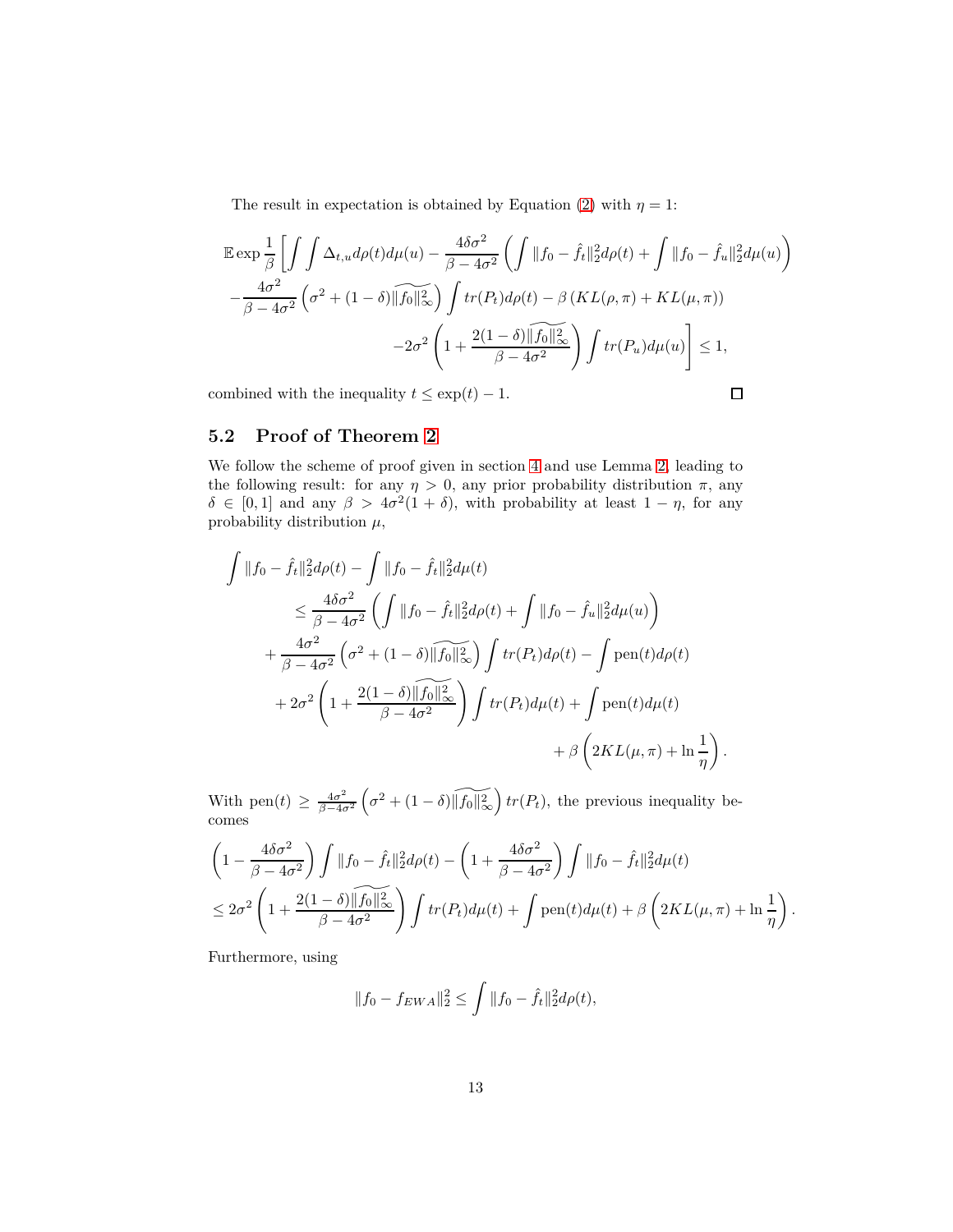if  $\beta > 4\sigma^2(\delta + 1)$ , we obtain

$$
||f_0 - f_{EWA}||_2^2 \le \inf_{\mu \in \mathcal{M}_+^1(\mathcal{T})} \left(1 + \frac{8\sigma^2 \delta}{\beta - 4\sigma^2(\delta + 1)}\right) \int ||f_0 - \hat{f}_t||_2^2 d\mu(t) + \left(1 + \frac{4\sigma^2 \delta}{\beta - 4\sigma^2(\delta + 1)}\right) 2\sigma^2 \left(1 + \frac{2(1 - \delta)\|\hat{f}_0\|_\infty^2}{\beta - 4\sigma^2}\right) \int tr(P_t) d\mu(t) + \left(1 + \frac{4\sigma^2 \delta}{\beta - 4\sigma^2(\delta + 1)}\right) \int \text{pen}(t) d\mu(t) + \beta \left(1 + \frac{4\sigma^2 \delta}{\beta - 4\sigma^2(\delta + 1)}\right) \left(2KL(\mu, \pi) + \ln\frac{1}{\eta}\right)
$$

*.*

In addition, taking  $\epsilon = \frac{4\sigma^2 \delta}{\beta - 4\sigma^2(\delta + 1)}$ , gives

$$
||f_0 - f_{EWA}||_2^2 \le \inf_{\mu \in \mathcal{M}_+^1(\mathcal{T})} (1 + 2\epsilon) \int ||f_0 - \hat{f}_t||_2^2 d\mu(t)
$$
  
+  $2\sigma^2 (1 + \epsilon) \left(1 + \frac{2(1 - \delta) ||f_0||_{\infty}^2}{\beta - 4\sigma^2}\right) \int tr(P_t) d\mu(t)$   
+  $(1 + \epsilon) \left(\int \text{pen}(t) d\mu(t) + 2\beta KL(\mu, \pi) + \beta \ln \frac{1}{\eta}\right).$ 

# <span id="page-13-0"></span>**6 Appendix : Proofs in the sub-Gaussian case**

#### **6.1 Proof of Theorem [1](#page-3-0)**

The proof follows from the scheme described in section [4.](#page-7-1) The main point is still to control

$$
\int \left( \|f_0 - \hat{f}_t\|_2^2 - r_t \right) d\rho(t) - \int \left( \|f_0 - \hat{f}_t\|_2^2 - r_t \right) d\mu(t).
$$

We recall that  $P_t$  is a symmetric positive semi-definite matrix, there exists  $V > 0$ such that  $\sup_{t \in \mathcal{T}} ||P_t||_2 \leq V$  and *W* is a centered sub-Gaussian noise. For any  $t, u \in \mathcal{T}$ , we still denote  $\Delta_{t,u} = ||f_0 - \hat{f}_t||_2^2 - r_t - ||f_0 - \hat{f}_u||_2^2 + r_u$ .

<span id="page-13-1"></span>**Lemma 3.** Let  $\pi$  be an arbitrary prior probability. For any  $\delta \in [0,1]$ , any  $\beta > 4\sigma^2 V$  and  $\beta \ge 4\sigma^2 V(1+4\delta)$ , let

$$
\gamma = \frac{1}{16\sigma^2 \delta V^2} \left( \beta - 4\sigma^2 V (1 + 2\delta) - \sqrt{\beta - 4\sigma^2 V} \sqrt{\beta - 4\sigma^2 V (1 + 4\delta)} \right) \mathbb{1}_{\delta > 0}.
$$

Then, for any probability distributions  $\rho$  and  $\mu$ , for any  $\nu > 0$ ,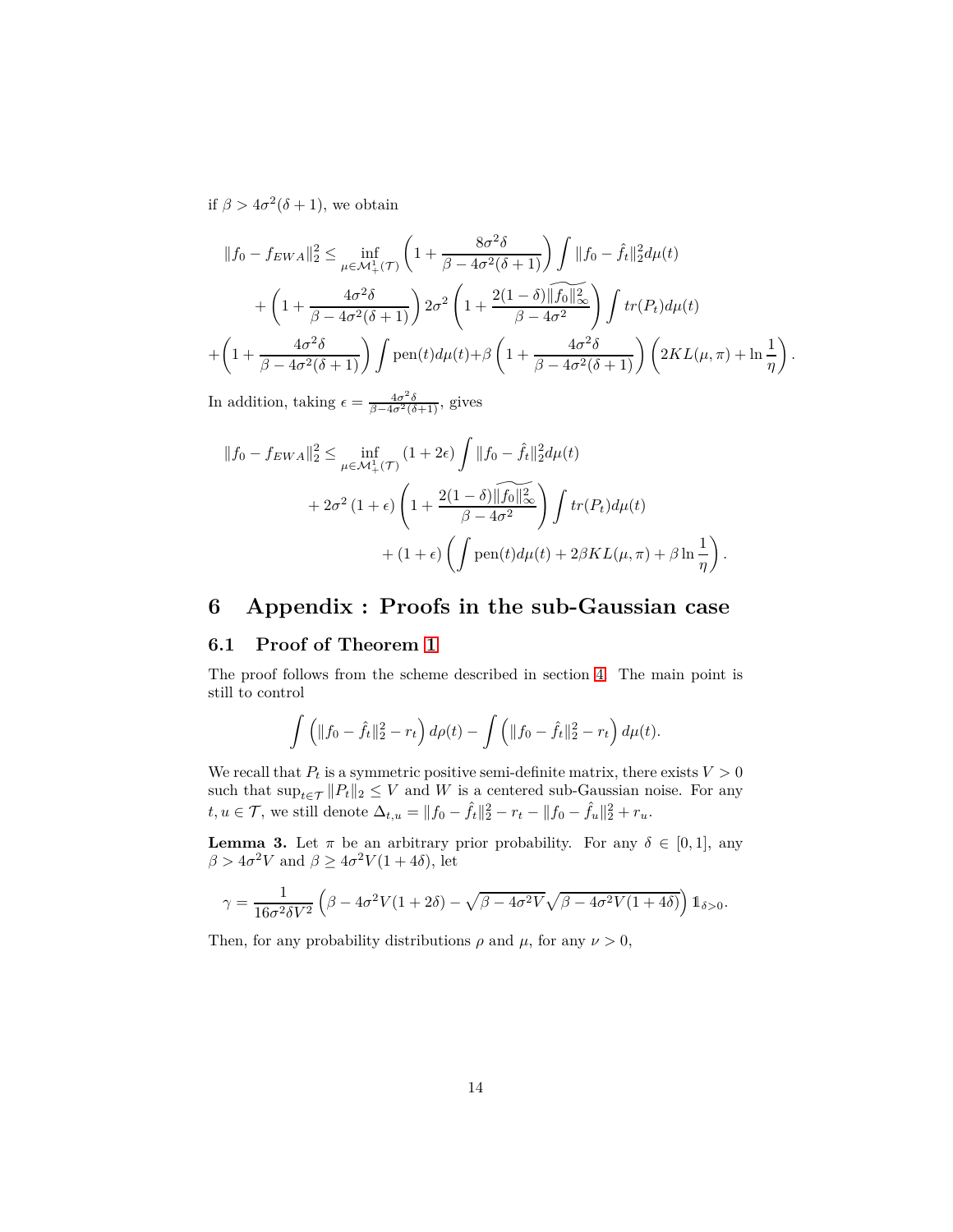• for any  $\eta \in (0, 1]$ , with probability at least  $1 - \eta$ ,

$$
\int \int \Delta_{t,u} d\rho(t) d\mu(u) \le (1+\nu)\gamma \int ||P_t Y - f_0||_2^2 d\rho(t)
$$
  
+ 
$$
\frac{4\sigma^2}{\beta - 4\sigma^2 V} \left(\sigma^2 + (1-\delta)(1+2\gamma V)^2 ||\widetilde{f_0}||_\infty^2\right) \int tr(P_t^2) d\rho(t)
$$
  
+ 
$$
2\sigma^2 \left(\int tr(P_u) d\mu(u) + \frac{2(1-\delta)(1+2\gamma V)^2}{\beta - 4\sigma^2 V} ||\widetilde{f_0}||_\infty^2 \int tr(P_u^2) d\mu(u)\right)
$$
  
+ 
$$
\left(1 + \frac{1}{\nu}\right) \gamma \int ||P_u Y - f_0||_2^2 d\mu(u) + \beta \left(KL(\rho, \pi) + KL(\mu, \pi) + \ln \frac{1}{\eta}\right)
$$

• Moreover,

$$
\mathbb{E}\left[\int\int \Delta_{t,u}d\rho(t)d\mu(u)\right] \leq \mathbb{E}\left[(1+\nu)\gamma \int ||P_tY - f_0||_2^2 d\rho(t) \n+ \frac{4\sigma^2}{\beta - 4\sigma^2 V} \left(\sigma^2 + (1-\delta)(1+2\gamma V)^2 ||f_0||_\infty^2\right) \int tr(P_t^2) d\rho(t) \n+ 2\sigma^2 \left(\int tr(P_u) d\mu(u) + \frac{2(1-\delta)(1+2\gamma V)^2}{\beta - 4\sigma^2 V} ||f_0||_\infty^2 \int tr(P_u^2) d\mu(u)\right) \n+ \left(1 + \frac{1}{\nu}\right)\gamma \int ||P_uY - f_0||_2^2 d\mu(u) + \beta \left(KL(\rho, \pi) + KL(\mu, \pi)\right)\right]
$$

Under the assumptions of the previous lemma, with probability at least 1−*η*,

$$
\int ||f_0 - \hat{f}_t||_2^2 d\rho(t) - \int ||f_0 - \hat{f}_t||_2^2 d\mu(t) \le (1 + \nu)\gamma \int ||\hat{f}_t - f_0||_2^2 d\rho(t) \n+ \frac{4\sigma^2}{\beta - 4\sigma^2 V} \left(\sigma^2 + (1 - \delta)(1 + 2\gamma V)^2 \|\widehat{f}_0\|_\infty^2\right) \int tr(P_t^2) d\rho(t) - \int \text{pen}(t) d\rho(t) \n+ 2\sigma^2 \left(\int tr(P_t) d\mu(t) + \frac{2(1 - \delta)(1 + 2\gamma V)^2}{\beta - 4\sigma^2 V} \|\widehat{f}_0\|_\infty^2 \int tr(P_t^2) d\mu(t)\right) + \int \text{pen}(t) d\mu(t) \n+ \left(1 + \frac{1}{\nu}\right) \gamma \int ||\hat{f}_t - f_0||_2^2 d\mu(t) + \beta \left(2KL(\mu, \pi) + \ln \frac{1}{\eta}\right).
$$

Taking pen $(t) \geq \frac{4\sigma^2}{\beta - 4\sigma^2}$ *β*−4*σ*2*V*  $\left(\sigma^2 + (1 - \delta)(1 + 2\gamma V)^2 \sqrt{\|f_0\|_{\infty}^2}\right) tr(P_t^2)$  and  $\nu \in N =$  $\{\nu > 0 | (1 + \nu)\gamma < 1\}$ , such that the inequality stays informative,

$$
(1 - (1 + \nu)\gamma) \int ||f_0 - \hat{f}_t||_2^2 d\rho(t) \le \left(1 + \left(1 + \frac{1}{\nu}\right)\gamma\right) \int ||f_0 - \hat{f}_t||_2^2 d\mu(t) + 2\sigma^2 \left(\int tr(P_t) d\mu(t) + \frac{2(1 - \delta)(1 + 2\gamma V)^2}{\beta - 4\sigma^2 V} ||\widehat{f_0}||_\infty^2 \int tr(P_t^2) d\mu(t)\right) + \int \text{pen}(t) d\mu(t) + \beta \left(2KL(\mu, \pi) + \ln\frac{1}{\eta}\right).
$$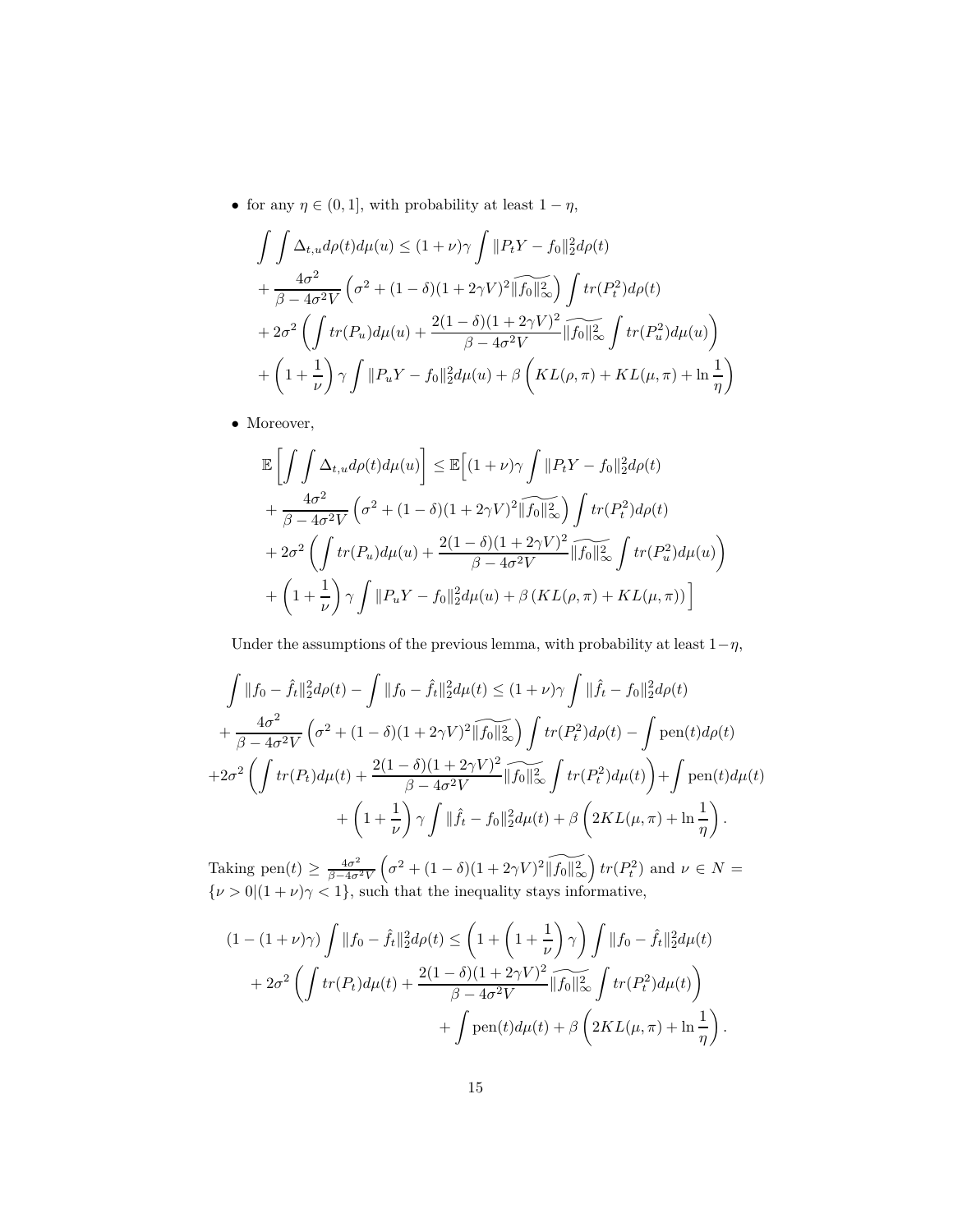Finally, since  $||f_0 - f_{EWA}||_2^2 \le \int ||f_0 - \hat{f}_t||_2^2 d\rho(t)$ ,

$$
||f_0 - f_{EWA}||_2^2 \le \left(1 + \frac{(1+\nu)^2 \gamma}{\nu(1 - (1+\nu)\gamma)}\right) \int ||f_0 - \hat{f}_t||_2^2 d\mu(t) + \frac{2\sigma^2}{1 - (1+\nu)\gamma} \left( \int tr(P_t) d\mu(t) + \frac{2(1-\delta)(1+2\gamma V)^2}{\beta - 4\sigma^2 V} ||\hat{f}_0||_\infty^2 \int tr(P_t^2) d\mu(t) \right) + \frac{1}{1 - (1+\nu)\gamma} \left( \int \text{pen}(t) d\mu(t) + \beta \left(2KL(\mu, \pi) + \ln\frac{1}{\eta}\right) \right).
$$

The result in expectation is obtained in the same fashion.

#### **6.2 Proof of Lemma [3](#page-13-1)**

The exponential moment of  $\Delta_{t,u}$  is easily controlled by a term involving  $||P_t f_0$  $f_0\|_2^2$  (see Equation [\(1\)](#page-10-0)). Since  $P_t$  are not projections,  $||P_t f_0 - f_0||_2^2 \le ||P_t Y - f_0||_2^2$ <br>does not hold any more. The presence of  $||P_t Y - f_0||_2^2$  allows us to obtain a weak oracle inequality. To overcome this difficulty,  $\|(P_t - P_u)Y\|_2^2$  is introduced and for an arbitrary  $\gamma \geq 0$ , we try to control  $\Delta_{t,u} - \gamma ||(P_t - P_u)Y||_2^2$ .

*Démonstration.* A simple calculation yields

$$
\Delta_{t,u} - \gamma || (P_t - P_u)Y||_2^2 = W^\top (2I - \gamma (P_t - P_u)^\top) (P_t - P_u)W + 2W^\top (I - \gamma (P_t - P_u)^\top) (P_t - P_u) f_0 - 2\sigma^2 tr (P_t - P_u) - \gamma || (P_t - P_u) f_0||_2^2.
$$

Noting that  $W^{\top}(2I - \gamma(P_t - P_u)^{\top})(P_t - P_u)W \leq 2W^{\top}(P_t - P_u)W$  and since  $(P_t)_{t \in \mathcal{T}}$  are positive semi-definite matrices,  $2W^\top (P_t - P_u)W \le 2W^\top P_t W$ . Thus, for any  $\beta > 0$ , any  $\gamma \geq 0$ ,

$$
\mathbb{E} \exp \left( \frac{\Delta_{t,u}}{\beta} - \frac{\gamma}{\beta} \| (P_t - P_u) Y \|_2^2 \right)
$$
  
\n
$$
\leq \mathbb{E} \left[ \exp \frac{2}{\beta} \left( W^\top P_t W + W^\top (I - \gamma (P_t - P_u)) (P_t - P_u) f_0 \right) \right]
$$
  
\n
$$
\times \exp \frac{-1}{\beta} \left( 2\sigma^2 tr (P_t - P_u) + \gamma \| (P_t - P_u) f_0 \|_2^2 \right).
$$

The first step is to bring us back to the Gaussian case, using *W*'s sub-Gaussianity and an idea of [Hsu et al. \[2012](#page-21-11)]. Let *Z* be a standard Gaussian random variable, independent of *W*. Then,

$$
\mathbb{E} \exp \left( \frac{2}{\sqrt{\beta}} W^{\top} \sqrt{P_t} Z + \frac{2}{\beta} W^{\top} (I - \gamma (P_t - P_u))(P_t - P_u) f_0 \right)
$$
  
\n
$$
= \mathbb{E} \left[ \mathbb{E} \left[ \exp \left( \frac{2}{\sqrt{\beta}} W^{\top} \sqrt{P_t} Z + \frac{2}{\beta} W^{\top} (I - \gamma (P_t - P_u))(P_t - P_u) f_0 \right) |W \right] \right]
$$
  
\n
$$
= \mathbb{E} \left[ \mathbb{E} \left[ \exp \left( \frac{2}{\sqrt{\beta}} W^{\top} \sqrt{P_t} Z \right) |W \right] \exp \left( \frac{2}{\beta} W^{\top} (I - \gamma (P_t - P_u))(P_t - P_u) f_0 \right) \right]
$$
  
\n
$$
= \mathbb{E} \exp \frac{2}{\beta} (W^{\top} P_t W + W^{\top} (I - \gamma (P_t - P_u))(P_t - P_u) f_0).
$$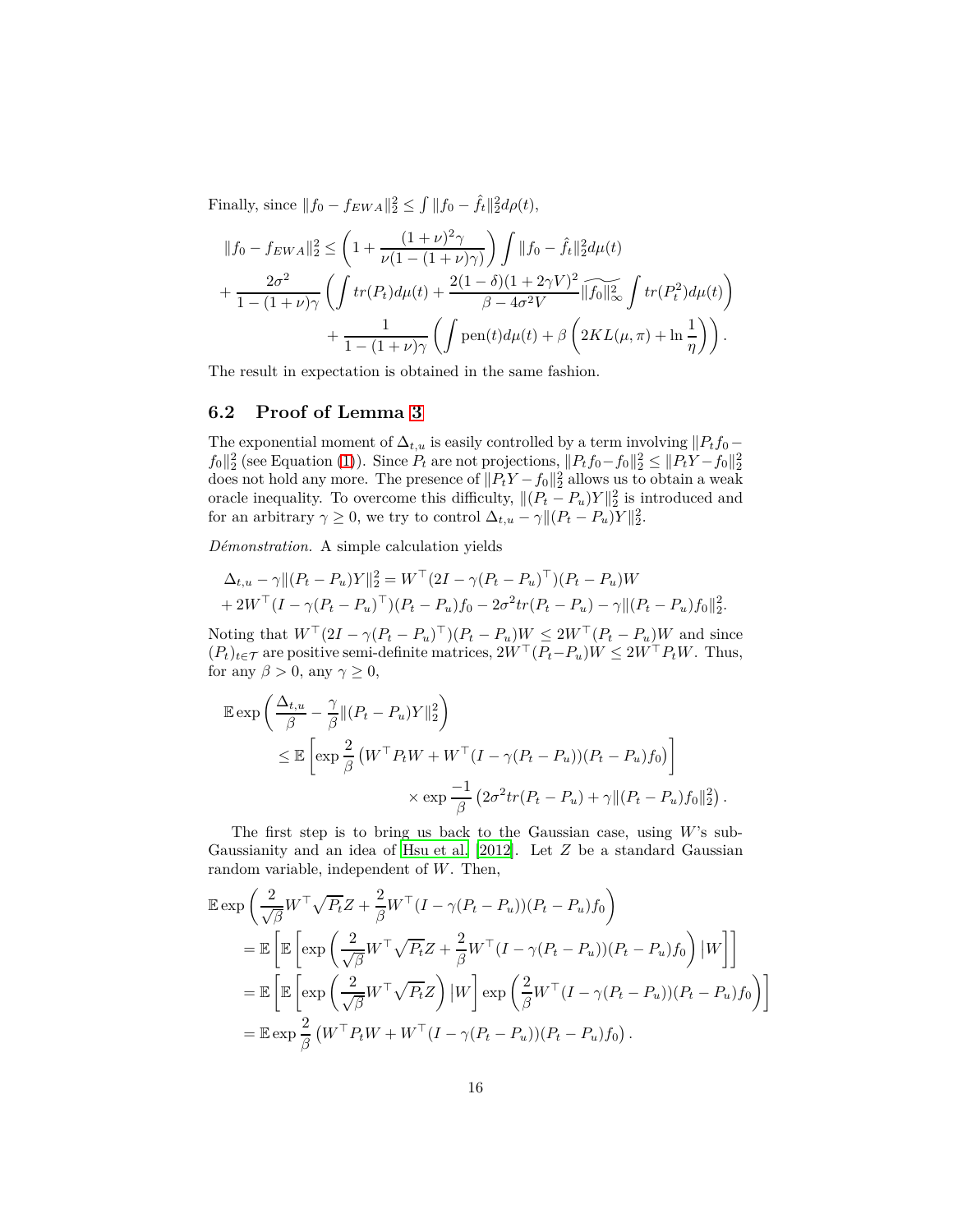On the other hand,

$$
\mathbb{E}\left[\exp\frac{2}{\beta}\left(W^{\top}P_{t}W+W^{\top}(I-\gamma(P_{t}-P_{u}))(P_{t}-P_{u})f_{0}\right)\right]
$$
  
=\mathbb{E}\left[\mathbb{E}\left[\exp\left(\frac{2}{\sqrt{\beta}}W^{\top}\sqrt{P\_{t}}Z+\frac{2}{\beta}W^{\top}(I-\gamma(P\_{t}-P\_{u}))(P\_{t}-P\_{u})f\_{0}\right)|Z\right]\right].

Since *W* is sub-Gaussian with parameter  $\sigma$ ,

$$
\mathbb{E}\left[\exp\frac{2}{\beta}\left(W^{\top}P_tW+W^{\top}(I-\gamma(P_t-P_u))(P_t-P_u)f_0\right)\right]
$$
  

$$
\leq \mathbb{E}\exp\left(\frac{\sigma^2}{2}\left\|\frac{2}{\sqrt{\beta}}\left(\sqrt{P_t}Z+\frac{1}{\sqrt{\beta}}(I-\gamma(P_t-P_u))(P_t-P_u)f_0\right)\right\|_2^2\right)
$$

Hence,

$$
\mathbb{E} \exp\left(\frac{\Delta_{t,u}}{\beta} - \frac{\gamma}{\beta} \|(P_t - P_u)Y\|_2^2\right)
$$
\n
$$
\leq \mathbb{E} \left[ \exp\frac{2\sigma^2}{\beta} \left( Z^\top P_t Z + \frac{2}{\sqrt{\beta}} Z^\top \sqrt{P_t} (I - \gamma (P_t - P_u))(P_t - P_u) f_0 \right) \right]
$$
\n
$$
\times \exp\left(\frac{2\sigma^2}{\beta^2} \|(I - \gamma (P_t - P_u))(P_t - P_u)f_0\|_2^2 - \frac{2\sigma^2}{\beta} tr(P_t - P_u) - \frac{\gamma}{\beta} \|(P_t - P_u)f_0\|_2^2\right).
$$

The expectation is similar to the one obtained in the Gaussian case: the exponential of some quadratic form. The same recipe is applied. Since  $P_t$  is positive semi-definite, there exist an orthogonal matrix *U* and a diagonal matrix *D* such that  $P_t = U^\top D U$ . Note that  $UZ$  is a standard Gaussian variable. This diagonalization step and the non-negativity of the eigenvalues allow to apply Lemma 2.4 of [Hsu et al. \[2012\]](#page-21-11). Then, for any  $\beta > 4\sigma^2 V$ , any  $\gamma \ge 0$ ,

$$
\mathbb{E} \exp\left(\frac{\Delta_{t,u}}{\beta} - \frac{\gamma}{\beta} \|(P_t - P_u)Y\|_2^2\right)
$$
\n
$$
\leq \exp \frac{2\sigma^2}{\beta} \left( tr(P_t) + \frac{2\sigma^2}{\beta(\beta - 4\sigma^2 V)} \left( \beta tr(P_t^2) + 2 \left\| \sqrt{P_t} (I - \gamma (P_t - P_u))(P_t - P_u)f_0 \right\|_2^2 \right) \right)
$$
\n
$$
\times \exp \left(\frac{2\sigma^2}{\beta^2} \|(I - \gamma (P_t - P_u))(P_t - P_u)f_0\|_2^2 - \frac{2\sigma^2}{\beta} tr(P_t - P_u) - \frac{\gamma}{\beta} \|(P_t - P_u)f_0\|_2^2 \right).
$$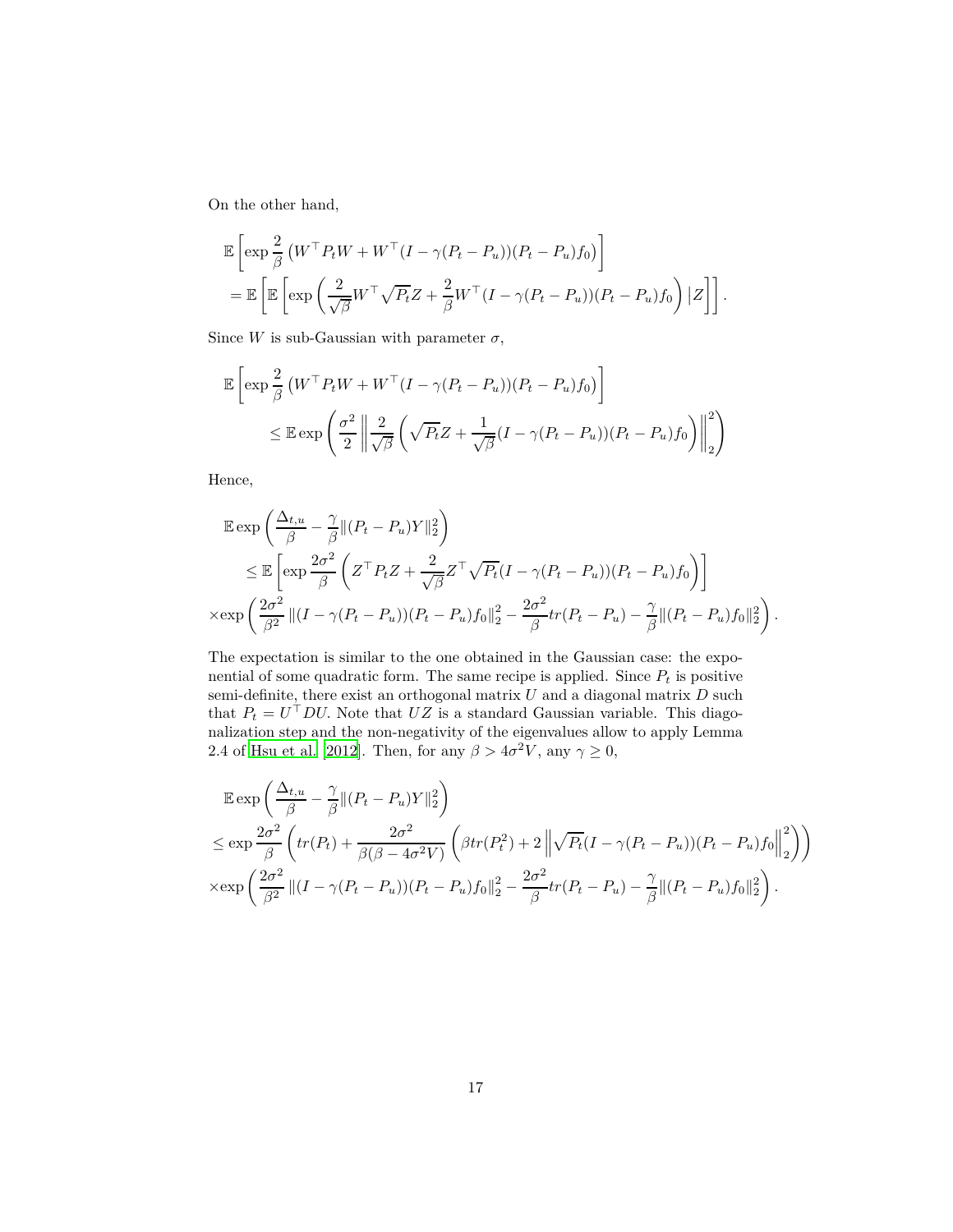Consequently,

$$
\mathbb{E} \exp\left(\frac{\Delta_{t,u}}{\beta} + \frac{\gamma}{\beta} \left(\|(P_t - P_u)f_0\|_2^2 - \|(P_t - P_u)Y\|_2^2\right)\right)
$$
\n
$$
\leq \exp\frac{2\sigma^2}{\beta} \left(tr(P_u) + \frac{2\sigma^2}{\beta - 4\sigma^2 V}tr(P_t^2)\right)
$$
\n
$$
\times \exp\left(\frac{2\sigma^2}{\beta^2} \left(\frac{4\sigma^2 V}{\beta - 4\sigma^2 V}(1 + 2\gamma V)^2 + (1 + 2\gamma V)^2\right) \|(P_t - P_u)f_0\|_2^2\right).
$$
\n
$$
\leq \exp\frac{2\sigma^2}{\beta} \left(tr(P_u) + \frac{2\sigma^2}{\beta - 4\sigma^2 V}tr(P_t^2) + \frac{(1 + 2\gamma V)^2}{\beta - 4\sigma^2 V} \|(P_t - P_u)f_0\|_2^2\right).
$$

If an exact oracle inequality is wished,  $||(P_t - P_u)f_0||_2^2$  should be upper bounded by some constant and *γ* should be set to zero. Else, *γ* is used to *replace* the terms in  $||(P_t - P_u)f_0||_2^2$  by  $||(P_t - P_u)Y||_2^2$ . Thus, the terms depending on *f*<sup>0</sup> will be upper bounded in two ways:

• on the one hand, using  $\widetilde{\|f_0\|_{\infty}^2}$ 

$$
\|(P_t - P_u)f_0\|_2^2 \le 2\left(\|P_t f_0\|_2^2 + \|P_u f_0\|_2^2\right) \le 2\left(tr(P_t^2) + tr(P_u^2)\right) \|\widetilde{f_0}\|_{\infty}^2
$$

For any  $\delta \in [0, 1]$ ,

$$
\mathbb{E} \exp\left(\frac{\Delta_{t,u}}{\beta} + \frac{\gamma}{\beta} \left(\|(P_t - P_u)f_0\|_2^2 - \|(P_t - P_u)Y\|_2^2\right)\right)
$$
\n
$$
\leq \exp\frac{2\sigma^2}{\beta} \left(tr(P_u) + \frac{2\sigma^2}{\beta - 4\sigma^2 V}tr(P_t^2) + \frac{(1 + 2\gamma V)^2 (1 - \delta)}{\beta - 4\sigma^2 V}\|(P_t - P_u)f_0\|_2^2\right)
$$
\n
$$
\times \exp\left(\frac{2\sigma^2 (1 + 2\gamma V)^2 \delta}{\beta(\beta - 4\sigma^2 V)} \|(P_t - P_u)f_0\|_n^2\right)
$$
\n
$$
\leq \exp\frac{2\sigma^2}{\beta} \left(tr(P_u) + \frac{2\sigma^2}{\beta - 4\sigma^2 V}tr(P_t^2) + \frac{(1 + 2\gamma V)^2 \delta}{\beta - 4\sigma^2 V}\|(P_t - P_u)f_0\|_2^2\right)
$$
\n
$$
\times \exp\left(\frac{4\sigma^2 (1 + 2\gamma V)^2 (1 - \delta)}{\beta(\beta - 4\sigma^2 V)} \left(tr(P_t^2) + tr(P_u^2)\right) \|\widehat{f}_0\|_\infty^2\right).
$$

• on the other hand, introducing  $||P_tY - f_0||_2^2$  to obtain a weak oracle inequality: conditions should be found on  $\gamma$  such that

$$
\frac{2\sigma^2(1+2\gamma V)^2\delta}{\beta-4\sigma^2 V} \|(P_t - P_u)f_0\|_2^2 - \gamma \left( \|(P_t - P_u)f_0\|_2^2 - \|(P_t - P_u)Y\|_2^2 \right)
$$
  

$$
\leq C_1 \|P_tY - f_0\|_2^2 + C_2 \|P_uY - f_0\|_2^2
$$

for some non-negative constants  $C_1$  and  $C_2$  and with  $\delta > 0$ . Since for any  $\nu > 0, \ \| (P_t - P_u)Y \|_2^2 \le (1 + \nu) \| P_t Y - f_0 \|_2^2 + (1 + \frac{1}{\nu}) \| P_u Y - f_0 \|_2^2$ , it suffices that

$$
\frac{2\sigma^2(1+2\gamma V)^2\delta}{\beta-4\sigma^2 V} \|(P_t - P_u)f_0\|_2^2 - \gamma \|(P_t - P_u)f_0\|_2^2 \le 0.
$$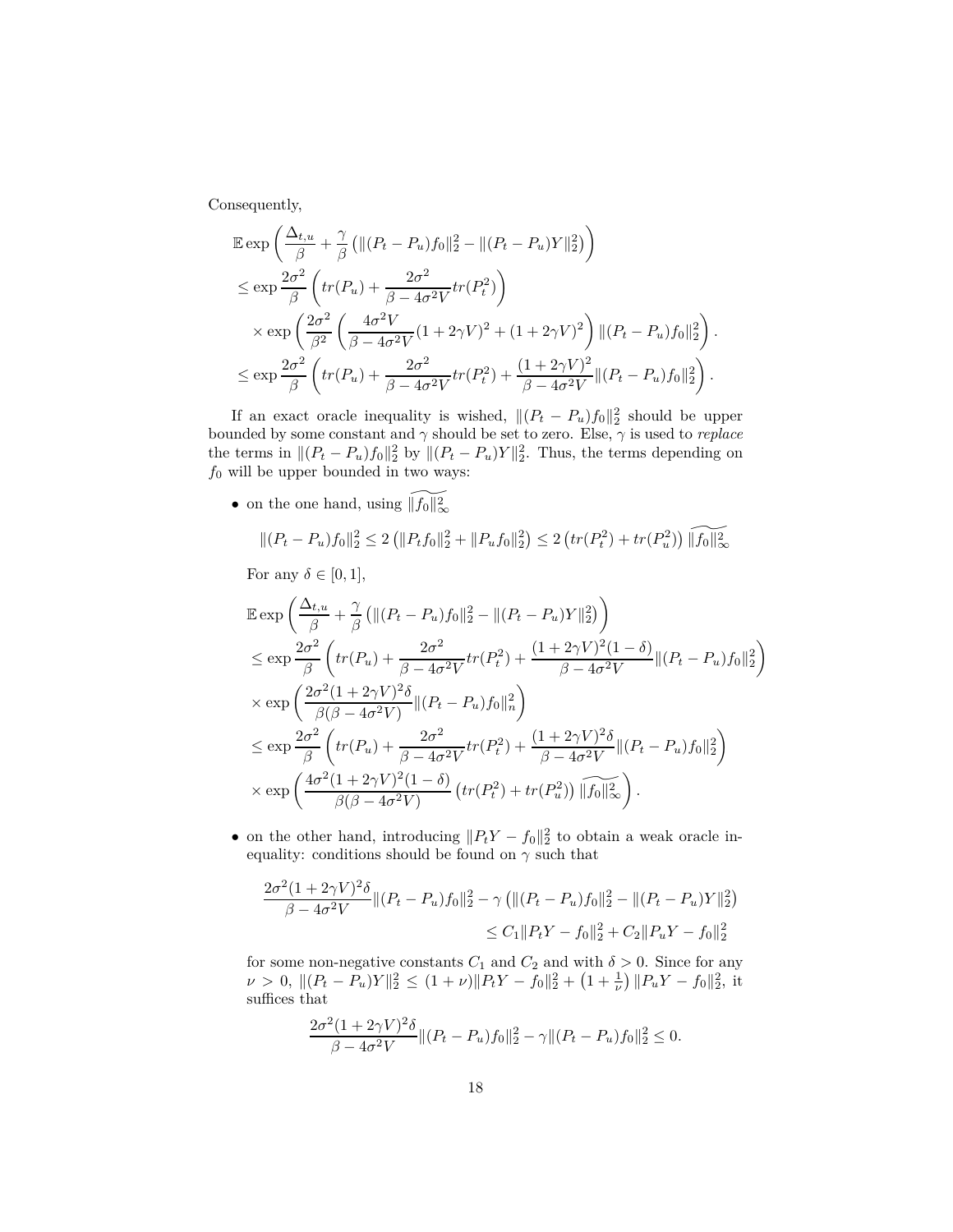This condition may be fulfilled if  $\beta \geq 4\sigma^2 V(1+4\delta)$ . The smallest  $\gamma \geq 0$ among all the possible ones is chosen :

$$
\gamma = \frac{1}{16\sigma^2 \delta V^2} \left( \beta - 4\sigma^2 V (1 + 2\delta) - \sqrt{\beta - 4\sigma^2 V} \sqrt{\beta - 4\sigma^2 V (1 + 4\delta)} \right) \mathbb{1}_{\delta > 0}.
$$

This leads to the following inequality : for any  $\delta \in [0, 1]$ , for any  $\beta > 4\sigma^2 V$ and  $\beta \geq 4\sigma^2 V(1+4\delta)$ , with  $\gamma$  previously defined, for any  $\nu > 0$ ,

$$
\mathbb{E} \exp\left(\frac{\Delta_{t,u}}{\beta} - \frac{\gamma}{\beta} \left( (1+\nu) \|P_t Y - f_0\|_2^2 + \left(1 + \frac{1}{\nu}\right) \|P_u Y - f_0\|_2^2 \right) \right)
$$
  

$$
\leq \exp \frac{2\sigma^2}{\beta} \left( tr(P_u) + \frac{2\sigma^2}{\beta - 4\sigma^2 V} tr(P_t^2) + \frac{2(1 + 2\gamma V)^2 (1 - \delta)}{\beta - 4\sigma^2 V} \left( tr(P_t^2) + tr(P_u^2) \right) \|\widehat{f_0}\|_{\infty}^2 \right).
$$

The rest of the proof follows the same steps as in the Gaussian case: we first integrate according to the prior  $\pi$ , use Fubini's theorem, introduce the probability measures  $\rho$  and  $\mu$  and apply Jensen's inequality to obtain that for any  $\eta \in (0,1],$ 

$$
\mathbb{E} \exp \frac{1}{\beta} \Big[ \int \int \Delta_{t,u} d\rho(t) d\mu(u) - (1+\nu)\gamma \int ||P_t Y - f_0||_2^2 d\rho(t)
$$

$$
- \frac{4\sigma^2}{\beta - 4\sigma^2 V} \left( \sigma^2 + (1-\delta)(1+2\gamma V)^2 ||\widetilde{f_0}||_\infty^2 \right) \int tr(P_t^2) d\rho(t)
$$

$$
- 2\sigma^2 \left( \int tr(P_u) d\mu(u) + \frac{2(1-\delta)(1+2\gamma V)^2}{\beta - 4\sigma^2 V} ||\widetilde{f_0}||_\infty^2 \int tr(P_u^2) d\mu(u) \right)
$$

$$
- \left( 1 + \frac{1}{\nu} \right) \gamma \int ||P_u Y - f_0||_2^2 d\mu(u)
$$

$$
- \beta \left( KL(\rho, \pi) + KL(\mu, \pi) + \ln \frac{1}{\eta} \right) \Big] \le \eta. \quad (3)
$$

<span id="page-18-0"></span>Finally, using  $\exp(x) \geq 1_{\mathbb{R}_+}(x)$ , for any  $\delta \in [0,1]$ , any  $\beta > 4\sigma^2 V$  and  $\beta \geq$  $4\sigma^2 V(1+4\delta)$ , with  $\gamma$  previously defined, for any  $\eta \in (0,1]$ , for any  $\nu > 0$ ,

$$
\mathbb{P}\Big[\int\int\Delta_{t,u}d\rho(t)d\mu(u) \leq (1+\nu)\gamma\int||P_tY - f_0||_2^2d\rho(t) \n+ \frac{4\sigma^2}{\beta - 4\sigma^2V}\left(\sigma^2 + (1-\delta)(1+2\gamma V)^2||f_0||_\infty^2\right)\int tr(P_t^2)d\rho(t) \n+ 2\sigma^2\left(\int tr(P_u)d\mu(u) + \frac{2(1-\delta)(1+2\gamma V)^2}{\beta - 4\sigma^2V}||f_0||_\infty^2\int tr(P_u^2)d\mu(u)\right) \n+ \left(1+\frac{1}{\nu}\right)\gamma\int||P_uY - f_0||_2^2d\mu(u) + \beta\left(KL(\rho,\pi) + KL(\mu,\pi) + \ln\frac{1}{\eta}\right)\Big] \geq 1 - \eta.
$$

The result in expectation comes from Equation [\(3\)](#page-18-0) with  $\eta = 1$ , combined with the inequality  $t \leq \exp(t) - 1$ .  $\Box$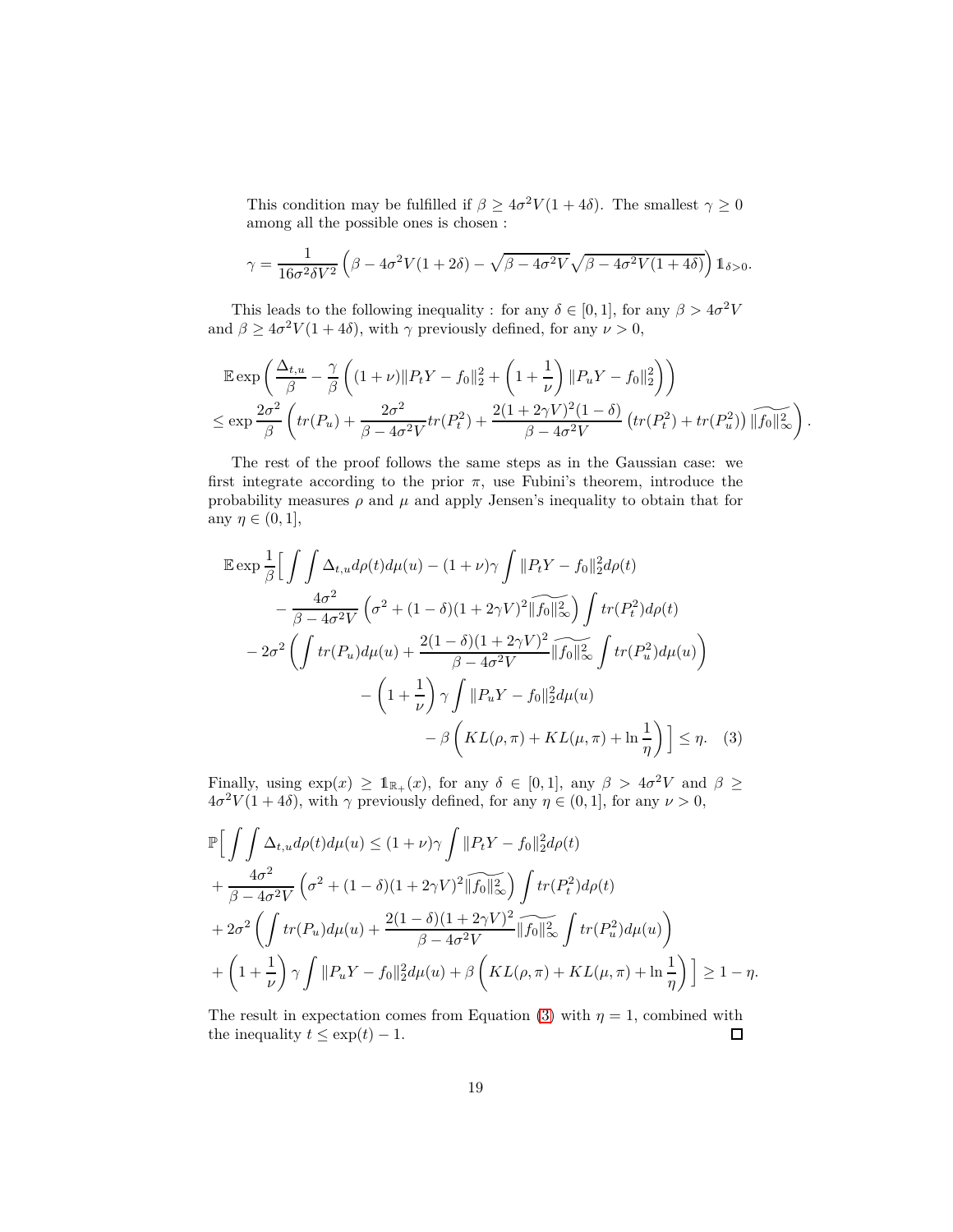### **References**

- <span id="page-19-10"></span>P. Alquier and K. Lounici. PAC-Bayesian bounds for sparse regression estimation with exponential weights. *Electron. J. Stat.*, 5:127– 145, 2011. ISSN 1935-7524. doi: 10.1214/11-EJS601. URL <http://dx.doi.org/10.1214/11-EJS601>.
- <span id="page-19-1"></span>Y. Amit and D. Geman. Shape quantization and recognition with randomized trees. *Neural Comput.*, 9(7):1545–1588, October 1997. ISSN 0899-7667. doi: 10.1162/neco.1997.9.7.1545. URL <http://dx.doi.org/10.1162/neco.1997.9.7.1545>.
- <span id="page-19-9"></span>P. Bellec. Concentration of quadratic forms and aggregation of affine estimators. *arXiv*, 2014. 1410.0436v1.
- <span id="page-19-8"></span>A. Belloni, V. Chernozhukov, and L. Wang. Square-root lasso: pivotal recovery of sparse signals via conic programming. *Biometrika*, 98(4): 791–806, 2011. ISSN 0006-3444. doi: 10.1093/biomet/asr043. URL <http://dx.doi.org/10.1093/biomet/asr043>.
- <span id="page-19-5"></span>G. Biau. Analysis of a random forests model. *J. Mach. Learn. Res.*, 13:1063– 1095, 2012. ISSN 1532-4435.
- <span id="page-19-4"></span>G. Biau and L. Devroye. On the layered nearest neighbour estimate, the bagged nearest neighbour estimate and the random forest method in regression and classification. *J. Multivariate Anal.*, 101(10):2499– 2518, 2010. ISSN 0047-259X. doi: 10.1016/j.jmva.2010.06.019. URL <http://dx.doi.org/10.1016/j.jmva.2010.06.019>.
- <span id="page-19-3"></span>G. Biau, L. Devroye, and G. Lugosi. Consistency of random forests and other averaging classifiers. *J. Mach. Learn. Res.*, 9:2015–2033, 2008. ISSN 1532- 4435.
- <span id="page-19-0"></span>L. Breiman. Bagging predictors. *Machine Learning*, 24(2):123–140, 1996. ISSN 0885-6125. doi: 10.1023/A:1018054314350.
- <span id="page-19-2"></span>L. Breiman. Random forests. *Machine Learning*, 45(1):5–32, 2001. ISSN 0885- 6125. doi: 10.1023/A:1010933404324.
- <span id="page-19-6"></span>O. Catoni. *Statistical learning theory and stochastic optimization*, volume 1851 of *Lecture Notes in Mathematics*. Springer-Verlag, Berlin, 2004. ISBN 3-540- 22572-2. doi: 10.1007/b99352. URL <http://dx.doi.org/10.1007/b99352>. Lecture notes from the 31st Summer School on Probability Theory held in Saint-Flour, July 8–25, 2001.
- <span id="page-19-7"></span>O. Catoni. *Pac-Bayesian supervised classification: the thermodynamics of statistical learning*. Institute of Mathematical Statistics Lecture Notes— Monograph Series, 56. Institute of Mathematical Statistics, Beachwood, OH, 2007. ISBN 978-0-940600-72-0; 0-940600-72-2.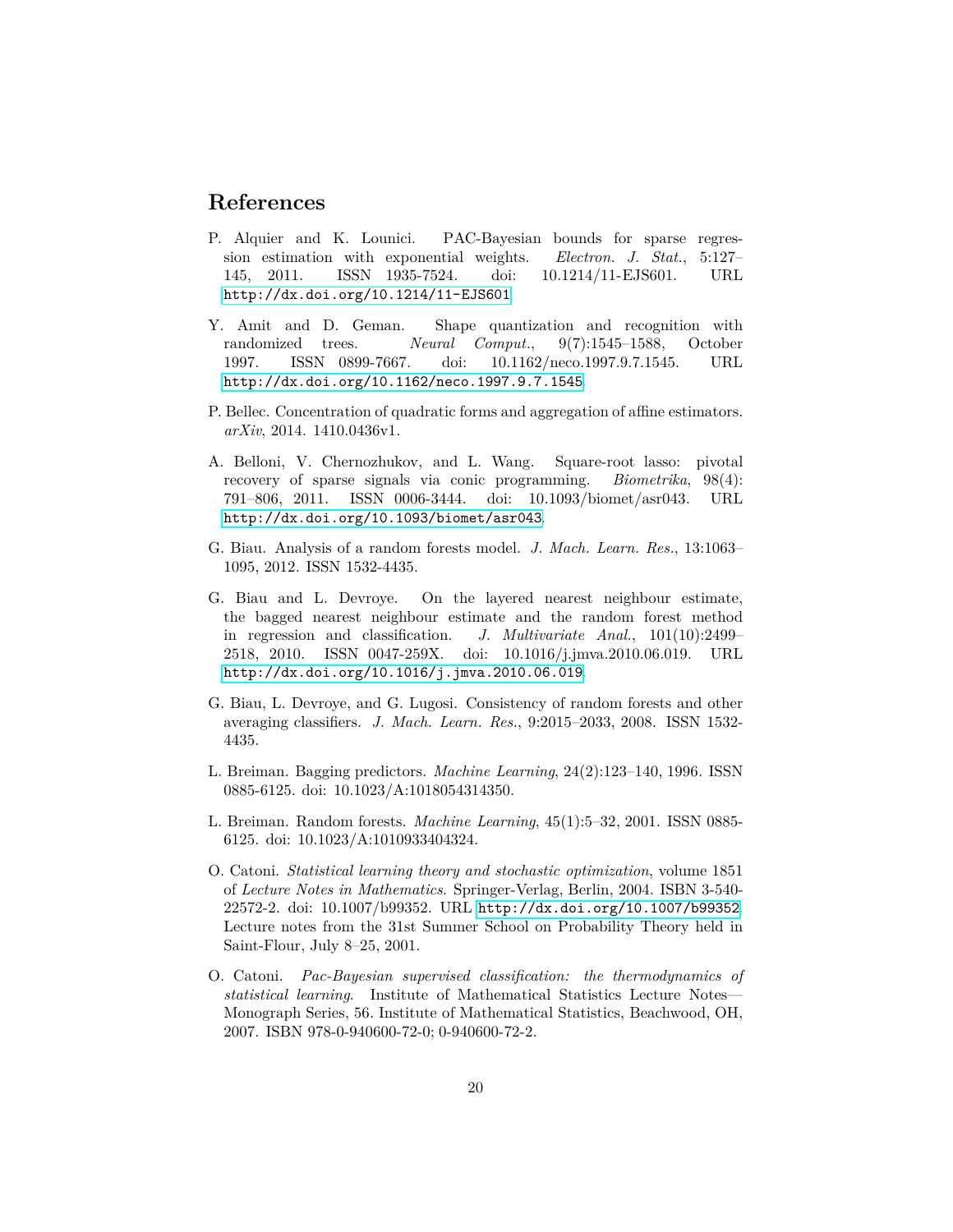- <span id="page-20-1"></span>N. Cesa-Bianchi and G. Lugosi. On prediction of individual sequences. *Ann. Statist.*, 27(6):1865–1895, 1999. ISSN 0090-5364. doi: 10.1214/aos/ 1017939242. URL <http://dx.doi.org/10.1214/aos/1017939242>.
- <span id="page-20-0"></span>N. Cesa-Bianchi, Y. Freund, D. Haussler, D. P. Helmbold, R. E. Schapire, and M. K. Warmuth. How to use expert advice. *J. ACM*, 44(3):427– 485, May 1997. ISSN 0004-5411. doi: 10.1145/258128.258179. URL <http://doi.acm.org/10.1145/258128.258179>.
- <span id="page-20-9"></span>D. Dai, P. Rigollet, and T. Zhang. Deviation optimal learning using greedy *Q*-aggregation. *Ann. Statist.*, 40(3):1878–1905, 2012. ISSN 0090-5364. doi: 10.1214/12-AOS1025. URL <http://dx.doi.org/10.1214/12-AOS1025>.
- <span id="page-20-10"></span>D. Dai, P. Rigollet, L. Xia, and T. Zhang. Aggregation of affine estimators. *Electron. J. Stat.*, 8:302–327, 2014. ISSN 1935-7524. doi: 10.1214/14-EJS886. URL <http://dx.doi.org/10.1214/14-EJS886>.
- <span id="page-20-7"></span>A. S. Dalalyan. SOCP based variance free Dantzig selector with application to robust estimation. *C. R. Math. Acad. Sci. Paris*, 350(15-16): 785–788, 2012. ISSN 1631-073X. doi: 10.1016/j.crma.2012.09.016. URL <http://dx.doi.org/10.1016/j.crma.2012.09.016>.
- <span id="page-20-8"></span>A. S. Dalalyan and J. Salmon. Sharp oracle inequalities for aggregation of affine estimators. *Ann. Statist.*, 40(4):2327–2355, 2012. ISSN 0090-5364. doi: 10.1214/12-AOS1038. URL <http://dx.doi.org/10.1214/12-AOS1038>.
- <span id="page-20-3"></span>A. S. Dalalyan and A. B. Tsybakov. Aggregation by exponential weighting and sharp oracle inequalities. In NaderH. Bshouty and Claudio Gentile, editors, *Learning Theory*, volume 4539 of *Lecture Notes in Computer Science*, pages 97–111. Springer Berlin Heidelberg, 2007. ISBN 978-3-540-72925-9. doi: 10.1007/978-3-540-72927-3\_9. URL [http://dx.doi.org/10.1007/978-3-540-72927-3\\_9](http://dx.doi.org/10.1007/978-3-540-72927-3_9).
- <span id="page-20-4"></span>A. S. Dalalyan and A. B. Tsybakov. Aggregation by exponential weighting, sharp pac-bayesian bounds and sparsity. *Machine Learning*, 72(1-2):39–61, 2008. doi: 10.1007/s10994-008-5051-0. URL [http://certis.enpc.fr/~dalalyan/Download/Dal\\_Tsyb2008.pdf](http://certis.enpc.fr/~dalalyan/Download/Dal_Tsyb2008.pdf).
- <span id="page-20-5"></span>A. S. Dalalyan and A. B. Tsybakov. Sparse regression learning by aggregation and Langevin Monte-Carlo. *J. Comput. System Sci.*, 78(5):1423– 1443, 2012. ISSN 0022-0000. doi: 10.1016/j.jcss.2011.12.023. URL <http://dx.doi.org/10.1016/j.jcss.2011.12.023>.
- <span id="page-20-6"></span>A. S. Dalalyan, M. Hebiri, K. Meziani, and J. Salmon. Learning heteroscedastic models by convex programming under group sparsity. In *ICML*, 2013. URL [papers/ICML13\\_DHMS.pdf](papers/ICML13_DHMS.pdf).
- <span id="page-20-2"></span>Y. Freund. Boosting a weak learning algorithm by majority. *Inform. and Comput.*, 121(2):256–285, 1995. ISSN 0890-5401. doi: 10.1006/inco.1995.1136. URL <http://dx.doi.org/10.1006/inco.1995.1136>.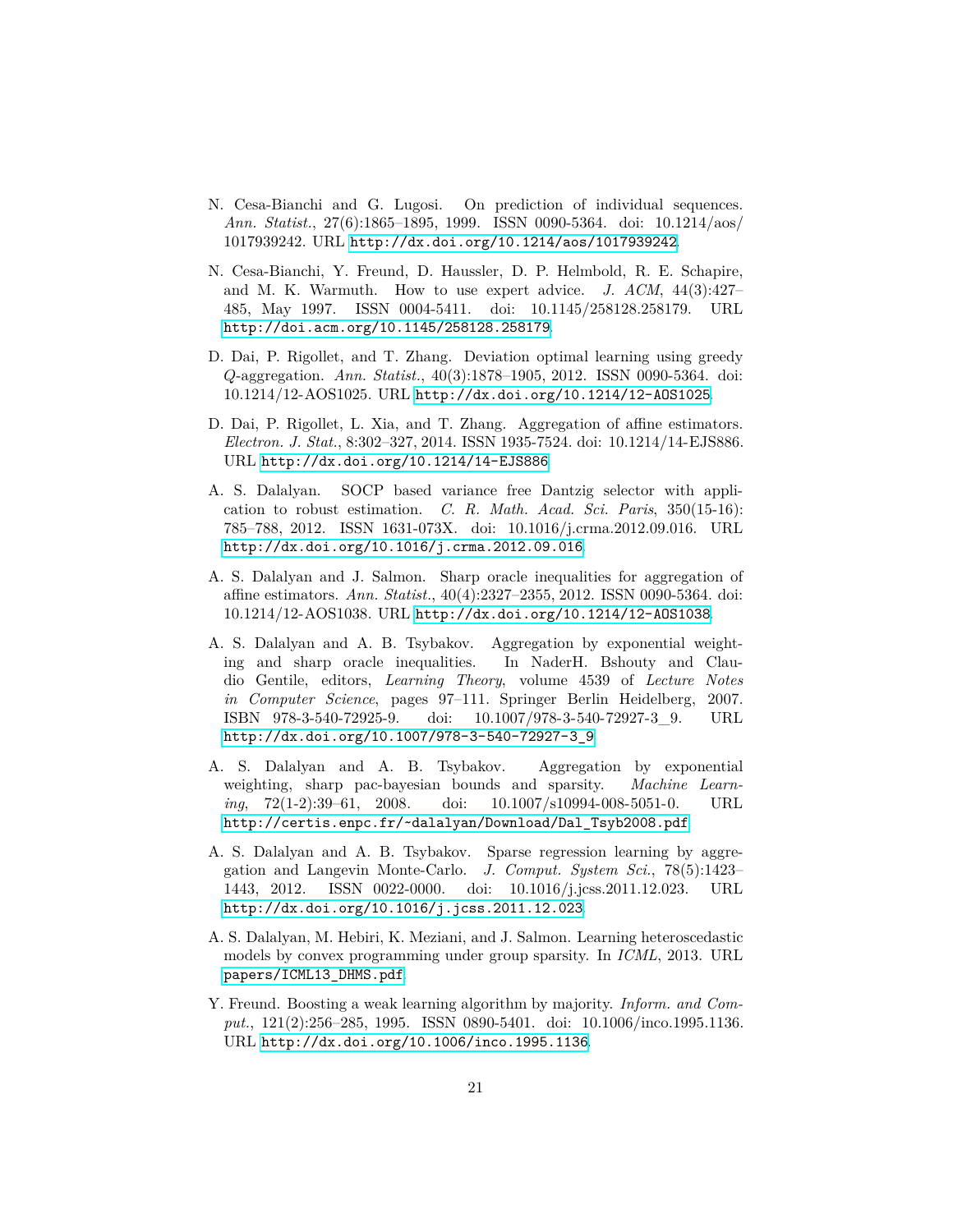- <span id="page-21-1"></span>R. Genuer. *Forêts aléatoires : aspects théoriques, sélection de variables et applications*. PhD thesis, Université Paris-Sud, 2011.
- <span id="page-21-8"></span>C. Giraud. Mixing least-squares estimators when the variance is unknown. *Bernoulli*, 14(4):1089–1107, 2008. ISSN 1350-7265. doi: 10.3150/08-BEJ135. URL <http://dx.doi.org/10.3150/08-BEJ135>.
- <span id="page-21-9"></span>C. Giraud, S. Huet, and N. Verzelen. High-dimensional regression with unknown variance. *Statist. Sci.*, 27(4):500–518, 2012. ISSN 0883-4237. doi: 10.1214/ 12-STS398. URL <http://dx.doi.org/10.1214/12-STS398>.
- <span id="page-21-10"></span>B. Guedj and P. Alquier. PAC-Bayesian estimation and prediction in sparse additive models. *Electron. J. Stat.*, 7:264–291, 2013. ISSN 1935-7524. doi: 10.1214/13-EJS771. URL <http://dx.doi.org/10.1214/13-EJS771>.
- <span id="page-21-11"></span>D. Hsu, S. M. Kakade, and T. Zhang. A tail inequality for quadratic forms of subgaussian random vectors. *Electron. Commun. Probab.*, 17: no. 52, 6, 2012. ISSN 1083-589X. doi: 10.1214/ECP.v17-2079. URL <http://dx.doi.org/10.1214/ECP.v17-2079>.
- <span id="page-21-6"></span>G. Lecué. Optimal rates of aggregation in classification under low noise assumption. *Bernoulli*, 13(4):1000–1022, 2007. ISSN 1350-7265. doi: 10.3150/07-BEJ6044. URL <http://dx.doi.org/10.3150/07-BEJ6044>.
- <span id="page-21-7"></span>G. Leung and A. R. Barron. Information theory and mixing leastsquares regressions. *IEEE Trans. Inform. Theory*, 52(8):3396–3410, 2006. ISSN 0018-9448. doi: 10.1109/TIT.2006.878172. URL <http://dx.doi.org/10.1109/TIT.2006.878172>.
- <span id="page-21-0"></span>N. Littlestone and M. K. Warmuth. The weighted majority algorithm. *Information and Computation*, 108(2):212 – 261, 1994. ISSN 0890-5401. doi: http://dx.doi.org/10.1006/inco.1994.1009. URL <http://www.sciencedirect.com/science/article/pii/S0890540184710091>.
- <span id="page-21-3"></span>K. Lounici. Generalized mirror averaging and *D*-convex aggregation. *Math. Methods Statist.*, 16(3):246–259, 2007. ISSN 1066-5307. doi: 10.3103/S1066530707030040. URL <http://dx.doi.org/10.3103/S1066530707030040>.
- <span id="page-21-2"></span>A. Nemirovski. Topics in non-parametric statistics. In *Lectures on probability theory and statistics (Saint-Flour, 1998)*, volume 1738 of *Lecture Notes in Math.*, pages 85–277. Springer, Berlin, 2000.
- <span id="page-21-5"></span>P. Rigollet. *Inégalités d'oracle, agrégration et adaptation*. PhD thesis, Université Pierre et Marie Curie- Paris VI, 2006.
- <span id="page-21-4"></span>P. Rigollet and A. B. Tsybakov. Linear and convex aggregation of density estimators. *Math. Methods Statist.*, 16(3):260–280, 2007. ISSN 1066-5307. doi: 10.3103/S1066530707030052. URL <http://dx.doi.org/10.3103/S1066530707030052>.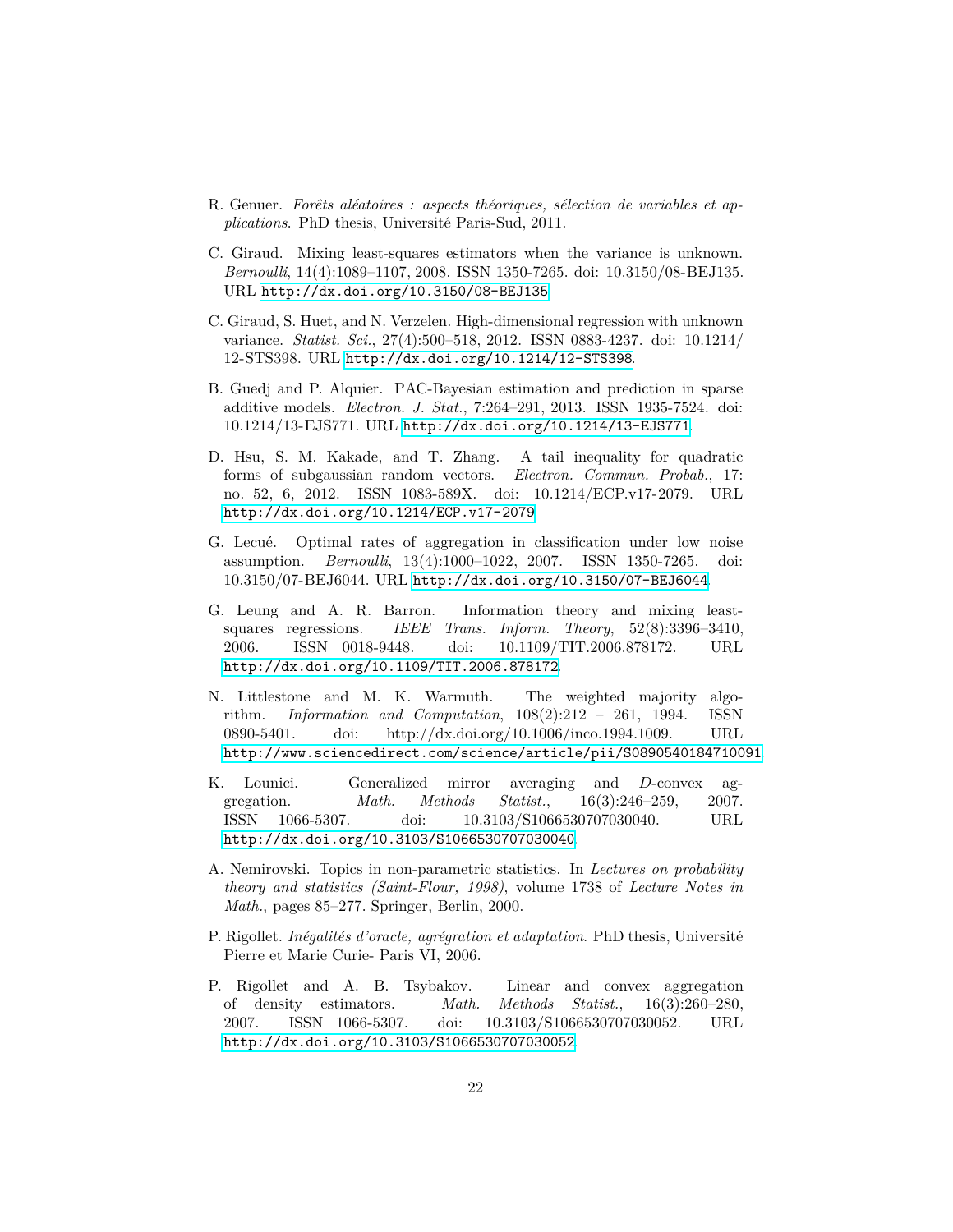- <span id="page-22-11"></span>P. Rigollet and A. B. Tsybakov. Sparse estimation by exponential weighting. *Statist. Sci.*, 27(4):558–575, 2012. ISSN 0883-4237. doi: 10.1214/12-STS393. URL <http://dx.doi.org/10.1214/12-STS393>.
- <span id="page-22-1"></span>R. E. Schapire. The strength of weak learnability. *Mach. Learn.*, 5(2):197– 227, July 1990. ISSN 0885-6125. doi: 10.1023/A:1022648800760. URL <http://dx.doi.org/10.1023/A:1022648800760>.
- <span id="page-22-10"></span>T. Sun and C.-H. Zhang. Scaled sparse linear regression. *Biometrika*, 99 (4):879–898, 2012. ISSN 0006-3444. doi: 10.1093/biomet/ass043. URL <http://dx.doi.org/10.1093/biomet/ass043>.
- <span id="page-22-9"></span>A. B. Tsybakov. Optimal rates of aggregation. In B. Schölkopf and M. K. Warmuth, editors, *Learning Theory and Kernel Machines*, volume 2777 of *Lecture Notes in Computer Science*, pages 303–313. Springer Berlin Heidelberg, 2003. ISBN 978-3-540-40720-1. doi: 10.1007/978-3-540-45167-9\_23. URL [http://dx.doi.org/10.1007/978-3-540-45167-9\\_23](http://dx.doi.org/10.1007/978-3-540-45167-9_23).
- <span id="page-22-8"></span>A. B. Tsybakov. Agrégation d'estimateurs et optimisation stochastique. *J. Soc. Fr. Stat. & Rev. Stat. Appl.*, 149(1):3–26, 2008. ISSN 1962-5197.
- <span id="page-22-0"></span>V. G. Vovk. Aggregating strategies. In *Proceedings of the Third Annual Workshop on Computational Learning Theory*, COLT '90, pages 371–386, San Francisco, CA, USA, 1990. Morgan Kaufmann Publishers Inc. ISBN 1-55860-146- 5. URL <http://dl.acm.org/citation.cfm?id=92571.92672>.
- <span id="page-22-4"></span>Y. Yang. Mixing strategies for density estimation. *Ann. Statist.*, 28(1): 75–87, 2000a. ISSN 0090-5364. doi: 10.1214/aos/1016120365. URL <http://dx.doi.org/10.1214/aos/1016120365>.
- <span id="page-22-3"></span>Y. Yang. Combining different procedures for adaptive regression. *J. Multivariate Anal.*, 74(1):135–161, 2000b. ISSN 0047-259X. doi: 10.1006/jmva.1999.1884. URL <http://dx.doi.org/10.1006/jmva.1999.1884>.
- <span id="page-22-2"></span>Y. Yang. Adaptive estimation in pattern recognition by combining different procedures. *Statist. Sinica*, 10(4):1069–1089, 2000c. ISSN 1017-0405.
- <span id="page-22-5"></span>Y. Yang. Adaptive regression by mixing. *J. Amer. Statist. Assoc.*, 96(454): 574–588, 2001. ISSN 0162-1459. doi: 10.1198/016214501753168262. URL <http://dx.doi.org/10.1198/016214501753168262>.
- <span id="page-22-6"></span>Y. Yang. Regression with multiple candidate models: selecting or mixing? *Statist. Sinica*, 13(3):783–809, 2003. ISSN 1017-0405.
- <span id="page-22-7"></span>Y. Yang. Combining forecasting procedures: some theoretical results. *Econometric Theory*, 20(1):176–222, 2004a. ISSN 0266-4666. doi: 10.1017/S0266466604201086. URL <http://dx.doi.org/10.1017/S0266466604201086>.